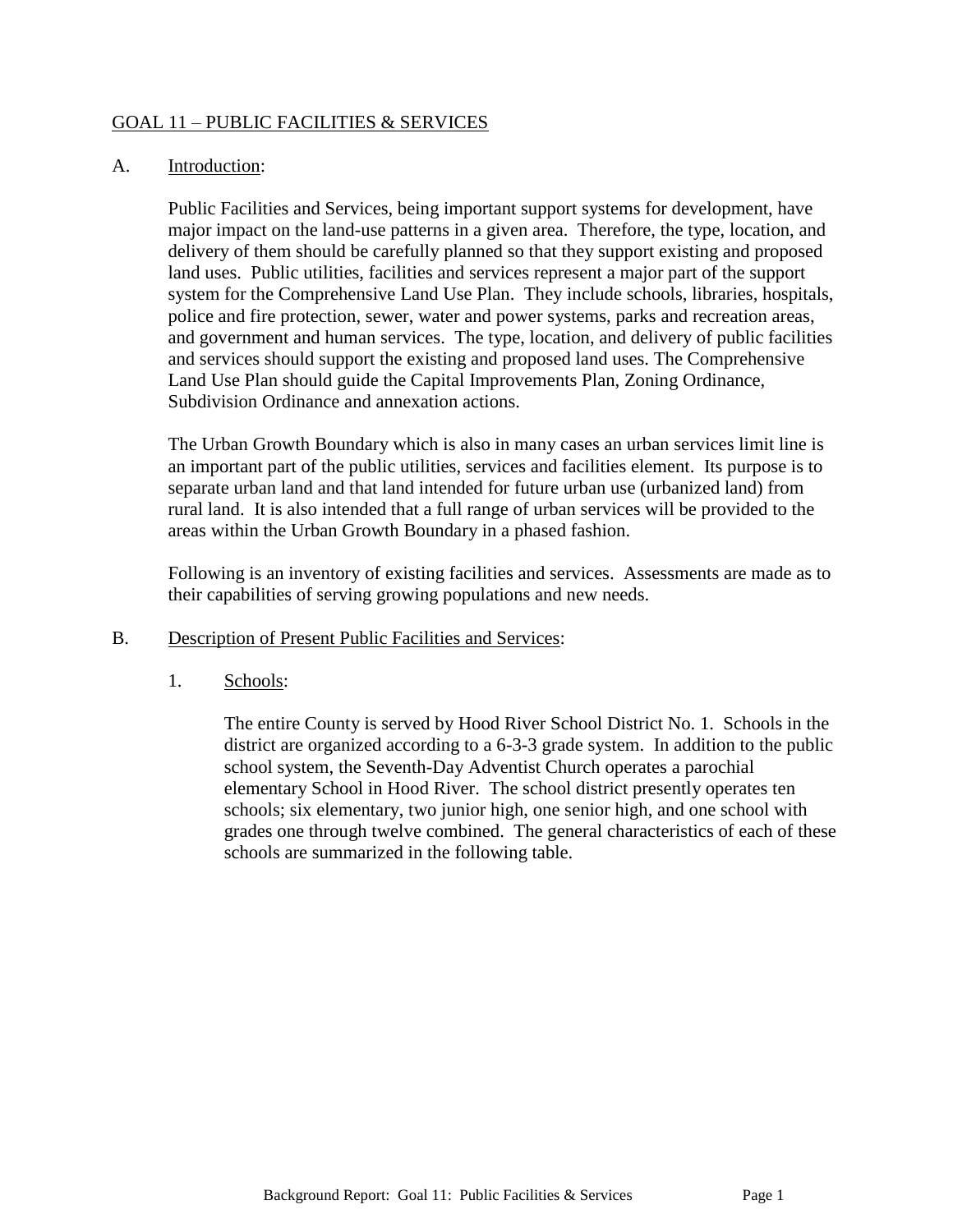#### TABLE 1

|                          |           | <b>Building</b> | Site    |            |
|--------------------------|-----------|-----------------|---------|------------|
|                          |           | Capacity        | Area    | Enrollment |
| School                   | Grades    | (Students)      | (Acres) | 1970-71    |
| Cascade Locks            | $1 - 12$  | 340             | 10.0    | 169        |
| Frankton                 | $1-3$     | 80              | 3.6     | 77         |
| Westside                 | $1-6$     | 300             |         | 270        |
| <b>May Street</b>        | $1-6$     | 400             | 4.9     | 420        |
| Mid Valley               | $1-6$     | 350             | 11.0    | 297        |
| Parkdale                 | $1-6$     | 305             | 3.0     | 241        |
| Pine Grove               | $1-6$     | 140             | 7.0     | 125        |
| <b>Hood River</b>        | $7-9$     | 500             | 11.0    | 447        |
| Wy'East                  | $7-9$     | 550             | 20.5    | 401        |
| <b>Hood River Valley</b> | $10 - 12$ | 1,100           | 40.0    | <u>753</u> |
|                          |           |                 |         | 3,200      |

This system of schools represents a consolidation of county education facilities completed in 1970. The recent completion of Westside Elementary and Hood River Valley, plus the conversion of Hood River High to a junior high, permitted the school district to close the older Park Street, Coe, Odell, and Dee schools. The consolidated system accommodates the present enrollment, with several of the elementary schools near capacity.

The City of Hood River/Westside Community is served by Hood River School District #1. Schools in the district include one high school, one junior high school, and two primary and elementary schools. There are no public pre-school or kindergarten classes. However, pre-school and nurseries are available through private institutions. Frankton Elementary School<sup>1</sup> includes grades 1 through 3; May Street Elementary School includes grades 1 through 6; Hood River Junior High maintains grades 7 through 9; and Hood River Valley High School includes grades 10 through 12. All have water service and all have sewer service except for Frankton School. Students from the upper valley are bussed to the appropriate school by the school district bus service.

The Central Valley is served by the Hood River School District. There are three elementary schools (Parkdale, Mid Valley and Pine Grove) and one junior high (Wy'East). High school students attend Hood River Valley High School. Preschools and nurseries also operate, notable the Headstart center in Parkdale. They offer services for very young children. There are about 1,696 students enrolled in

l

<sup>&</sup>lt;sup>1</sup> Frankton Elementary School is not being used as a school, but as a community center.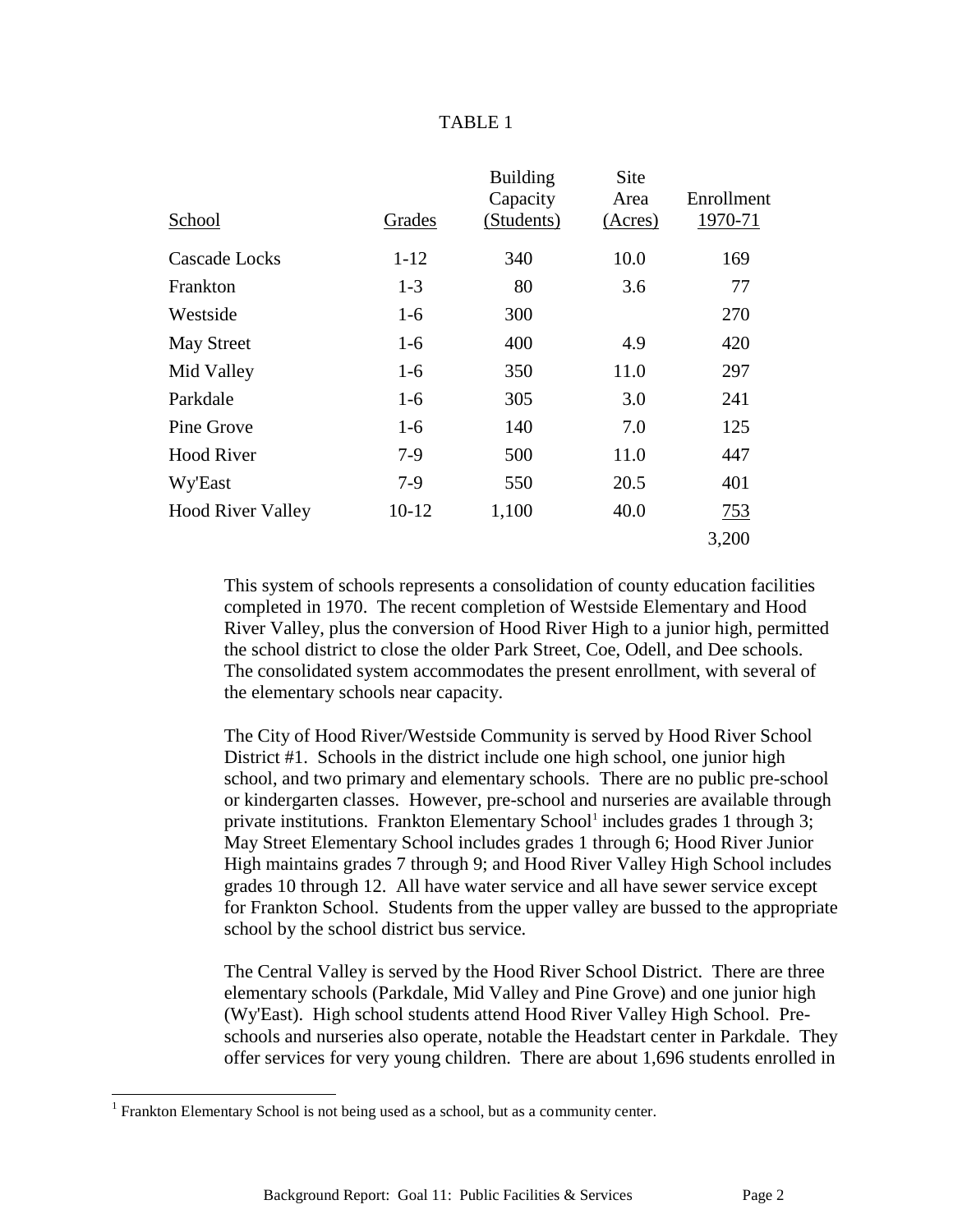Central Valley schools and the high school. With a capacity of 1,940, the existing facilities can hold 244 additional students. Thus, enrollment can increase approximately 15 percent before additional building space must be built (Hood River School Board figures, fall, 1978). During the last few years, enrollment at schools has actually decreased slightly. According to school administrators, this trend is expected to reverse itself, with a slight increase.

School children in the Columbia Gorge area attend school in either Cascade Locks or Hood River. From the Wyeth area west, the students attend schools in Cascade Locks. The Hood River School District has adequate facilities to serve projected school enrollments for the next several years. School enrollment has been decreasing. School officials anticipate that this trend may reverse itself in the next couple of years. The Cascade Locks area is included in the Mt. Hood Community College District. Community college students from Cascade Locks attend the main campus at Gresham. The campus is within easy commuting distance of Cascade Locks. The remainder of the County is not presently served by a similar community college program.

Development causing residential expansion and subsequent school enrollment increases are not expected. Any enrollment increases should be accommodated by existing facilities, however, increases in the Mt. Hood and Trout Creek area may cause additional enrollment. Any enrollment increase should be accommodated within the existing land now owned by the school district.

The school sites at all the schools except for Westside, Mid Valley, Wy'East and Hood River Valley are undersized according to State Board of Education standards. State standards for school sites are as follows: (a) Elementary schools, five acres plus one acre for each 100 students; (b) Junior and senior high schools, ten acres plus one acre for each 100 students; The smaller sites do not presently create significant problems. Outdoor activities are adequately accommodated using flexible scheduling.

The parochial school presently has two classrooms serving grades 1 through 8. This private school serves students from Hood River County as well as the White Salmon-Stevenson area of Washington. The current enrollment is forty students, with twelve of these coming from the White Salmon-Stevenson area.

Based on enrollment projection, Hood River School District No. 1 does not plan any major expansion of its existing facilities in the foreseeable future. Enrollment projections indicate a slight decrease in students over the next four years. These projections are consistent with the slowly declining enrollment the district has experienced in recent years. This decline is attributed in part to a gradual outmigration of families with school-age children.

The district recognizes that several of the present school sites are undersized. Due to improvements on adjoining properties, such as homes and orchards, the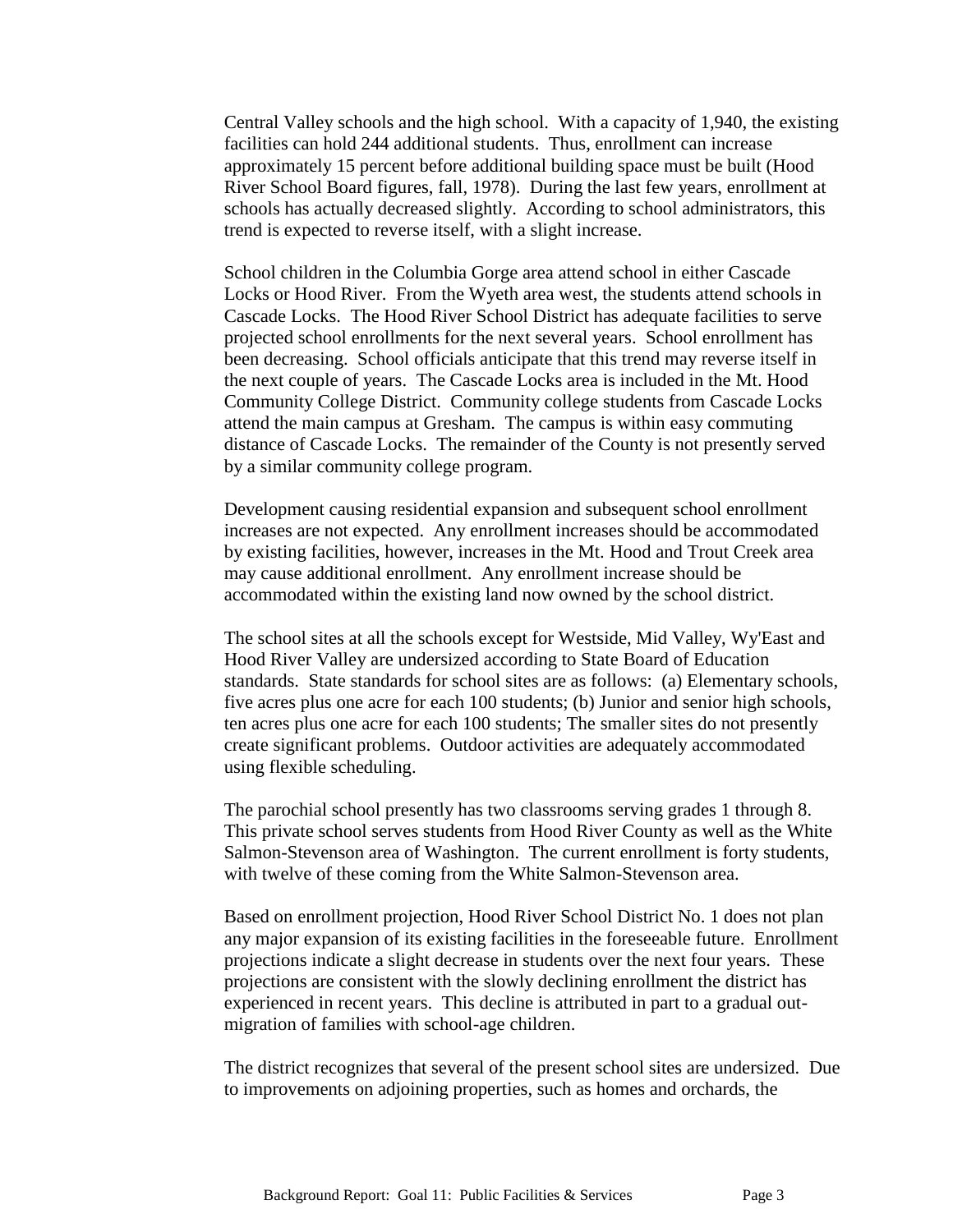acquisition of additional land will be costly. Although the district has no immediate plans for expanding any of the smaller sites, additional land will be acquired when funds are available and arrangements can be made with property owners.

The Seventh-Day Adventist School has no definite expansion plans at present. The school does anticipate that a library and another classroom will be needed in the near future.

Plans for a community college to serve Hood River Valley are being discussed. Joining the Mt. Hood Community College District is the principal alternative under consideration. The type and location of classrooms to serve local students will be determined once a definite community college program is established.

#### 2. Fire Protection:

The strengths of an efficient fire protection system include: an adequate water supply, a well-equipped and well-located fire station, a fire alarm system, fire protection measures, and the safe structural condition of buildings in the city.

Three fire departments have jurisdiction in the City of Hood River/Westside Community. The City maintains a fire department and station in the Central Business District in City Hall. At this station, access onto arterials can be a problem, especially in winter months. Also, there is a lack of alleys in the CBD which limits efficient service. Quick response from this station provides good coverage of the area served, which includes residential, commercial, industrial, and institutional uses.

A storage area and pick-up station for volunteers is located on the Heights. It is maintained by the City of Hood River Fire Department, but it is not manned on a regular schedule. It also serves the commercial, residential, institutional and industrial areas of the City. It has good access to a major arterial and good response time for the area covered.

The Westside Fire Department stations in Rockford and on Tucker Road serve the Westside area. Both stations have good access and response time, except on occasion in the winter months. There is a need in remote sections of the City, separated from the major portion by intervening residential areas and highway systems, for an additional fire station. This is the case in the Westcliff Drive and Jaymar Road area. Response time is not as quick to these areas due to the increased travel time required of the fire units.

The Pine Grove Fire Department also covers sections of the Eastside area. That station is located on Highway 35 and covers the Pine Grove area north to the Columbia River and east to the Mosier city limits and the Wasco County line. The Pine Grove Fire District is faced with difficulties when responding to a call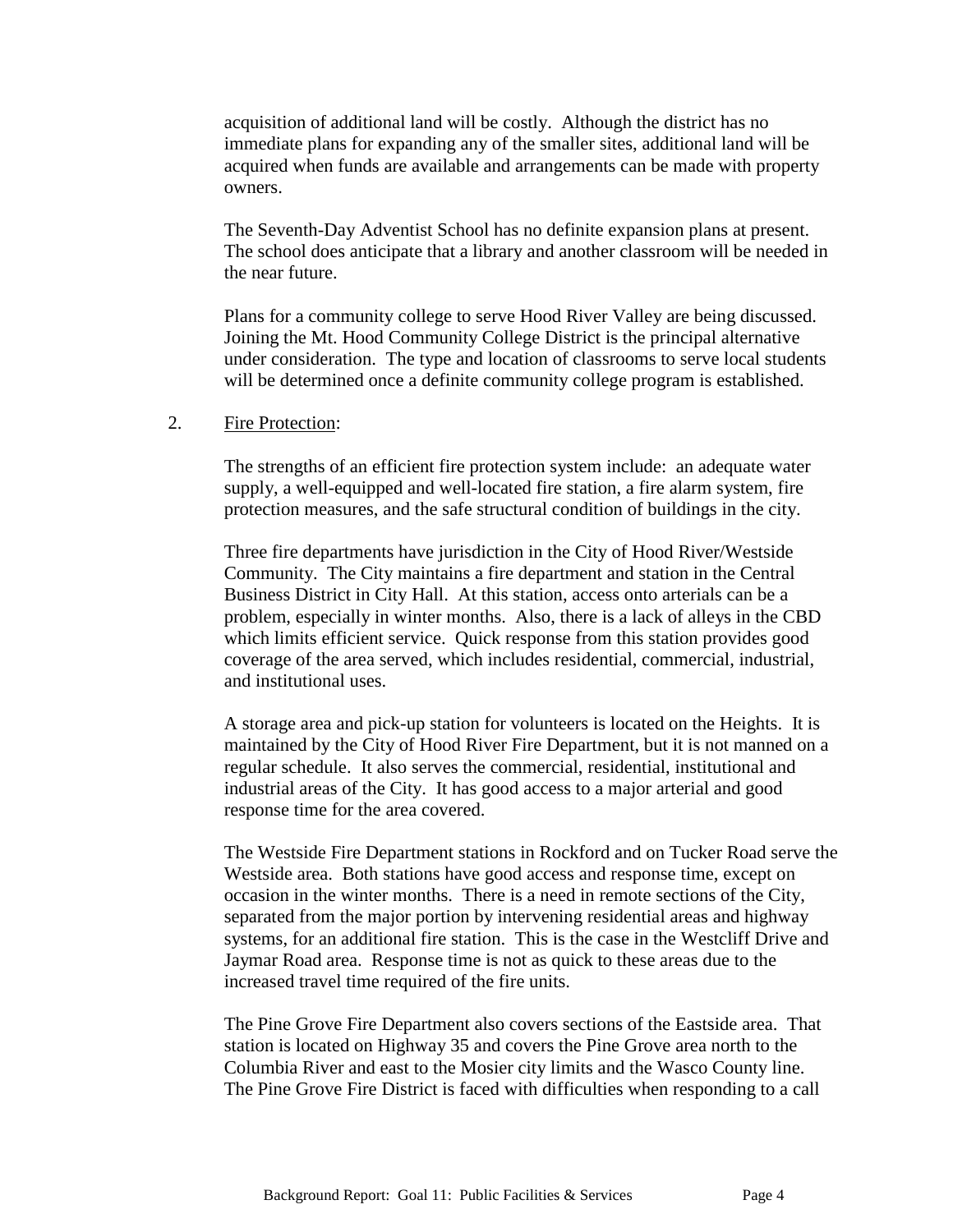due to arbitrary boundary lines. Access to Highway 35 also can be a problem when traffic is heavy.

The Central Valley is served by the Parkdale, Dee, Odell and Pine Grove Fire Districts. Most geographic areas of these fire districts have fire ratings of 8 or better (fire ratings go from 1-10 with 1 being the ideal). All are volunteer, although Parkdale and Odell have paid fire marshals. For the most part, each has excellent equipment and manpower. Hydrants are sparse in some residential areas, but tankers carry enough water to extinguish any residential fire. In Odell, there is presently insufficient water pressure to put out a fire at the town's industrial and commercial buildings. Financing for a special fire water system has been sought, and a grant is expected to be awarded soon. It is hoped that a facility will be built.

Fire protection for the Columbia Gorge area comes under the jurisdiction of the State Forestry Department and the United States Forest Service. Neither agency responds to structural fires unless the structural fire threatens adjacent forests. The agencies will try and protect dwellings if the dwellings are threatened by a forest fire. In summary the area, for all practical purposes, is without rural fire protection. (For further details regarding fire protection for the City of Cascade Locks and it's Urban Growth Area, see the Cascade Locks Comprehensive Plan.)

Water transmission mains should be expanded in some areas to provide an adequate supply for fire protection. A plan for expansion of larger water mains will need to be developed to include a fire-fighting supply adequate to serve the projected population's needs.

Some commercial businesses have expanded into areas that have previously been zoned as high fire hazard areas and the zone was not changed when the new use was acquired. This is especially noticeable along Tucker Road where the commercial area is expanding in a strip development design. The Tucker Road area should be examined and some buildings reclassified as high fire hazard areas. If one building were to start on fire, it could easily spread to the next building along the strip.

Continued support of the Parkdale Fire District's efforts should be given. A new station should be considered for the Parkdale community. Any new development should meet the requirements of any fire code the district or County adopts. A summit area fire facility near Government Camp is recommended which would contain a heliport, temporary quarters for crews and a limited fire cache. The opportunity exists for this to be a cooperative interagency center composed of Government Camp Community Fire State, the State Forestry Department and U.S. Forest Service, sharing common services. (A fire facility has recently been completed in Government Camp.)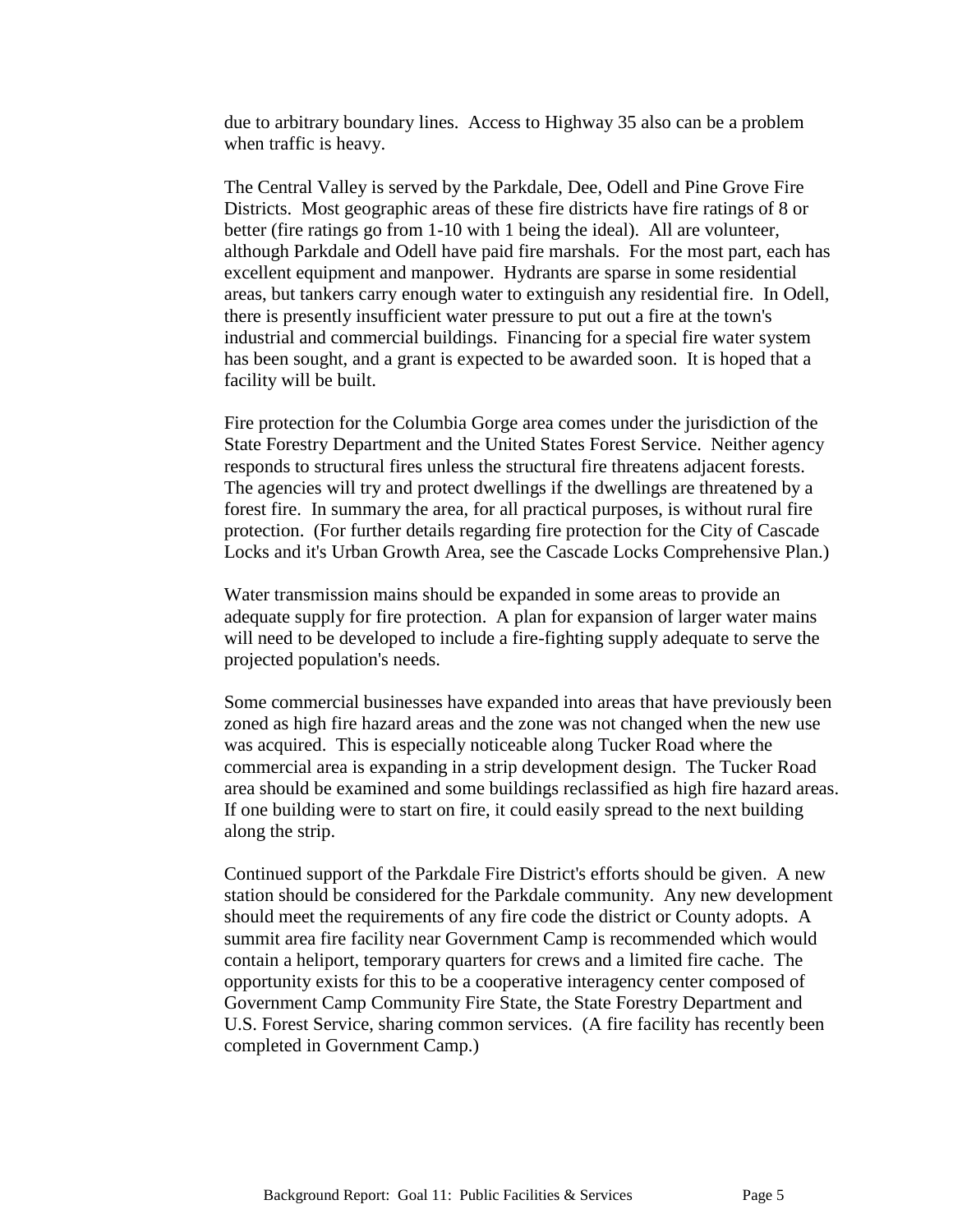#### 3. Police Protection:

The City of Hood River and the Westside community are served by the City of Hood River Police Department, the County Sheriff's Office and the Oregon State Police. The Hood River Sheriff's Office and the City Police share office facilities. The Oregon State Police maintain an office in the Port Authority Building located at the Port Marina. The Juvenile Department shares office facilities with the District Court. The Hood River jail is adequate for pre-trial holding of adult male offenders, but facilities do not exist for long-term sentenced offenders. (The Courthouse has been expanded to provide additional facilities.)

The Central and Upper Valleys are served by the Hood River County Sheriff's Department and the Oregon State Police. No County officers exclusively patrol the area, rather policemen go where the demands and needs take them. Hence, at some times there are numerous County units in the Central Valley, and at other times there are none. According to one high-level officer, the Department is short-handed. In order to better serve the valley, he feels two or more police officers are needed. Equipment is generally in good condition. The State Police operate a Valley patrol during much of each day. This unit patrols Highways 35, 281, and 282, and acts as a back-up for the I-84 freeway patrol. Citizens disagree on whether the area has adequate police protection. It is clear, however, that additional staff will be needed as the population increases.

The Gorge is regularly patrolled by the Hood River County Sheriff's Department and the Oregon State Police. No serious police protection problems are experienced by the two departments in the Columbia Gorge except for short periods during the winter when ice and snow storms force closure of I-84.

## 4. Sewer Systems:

Both adequate water and sewerage facilities are necessary to provide a healthy living environment. In recent years countywide water and sewerage plans have been prepared which describe courses of action to meet present and future basic utility needs. These basic utility plans, entitled "Water Supply Systems for Hood River County" dated 1965, and "Comprehensive Sewerage Plan, Hood River County" dated 1969, supplement this Comprehensive Plan. The general findings of these utility plans are summarized below.

Sewer mains are normally laid in a trench underground in the center of the street, or close to the curb. They are usually built from cast iron or concrete pipe. Since the most economical method of sewage collection is by gravity flow, natural drainage basins should be used to establish service areas where possible. However, alternatives will become necessary due to the limitations imposed by jurisdictional boundaries, location and capacity of existing collection and treatment facilities, poor soil conditions, topography, and agricultural, recreational, and industrial growth.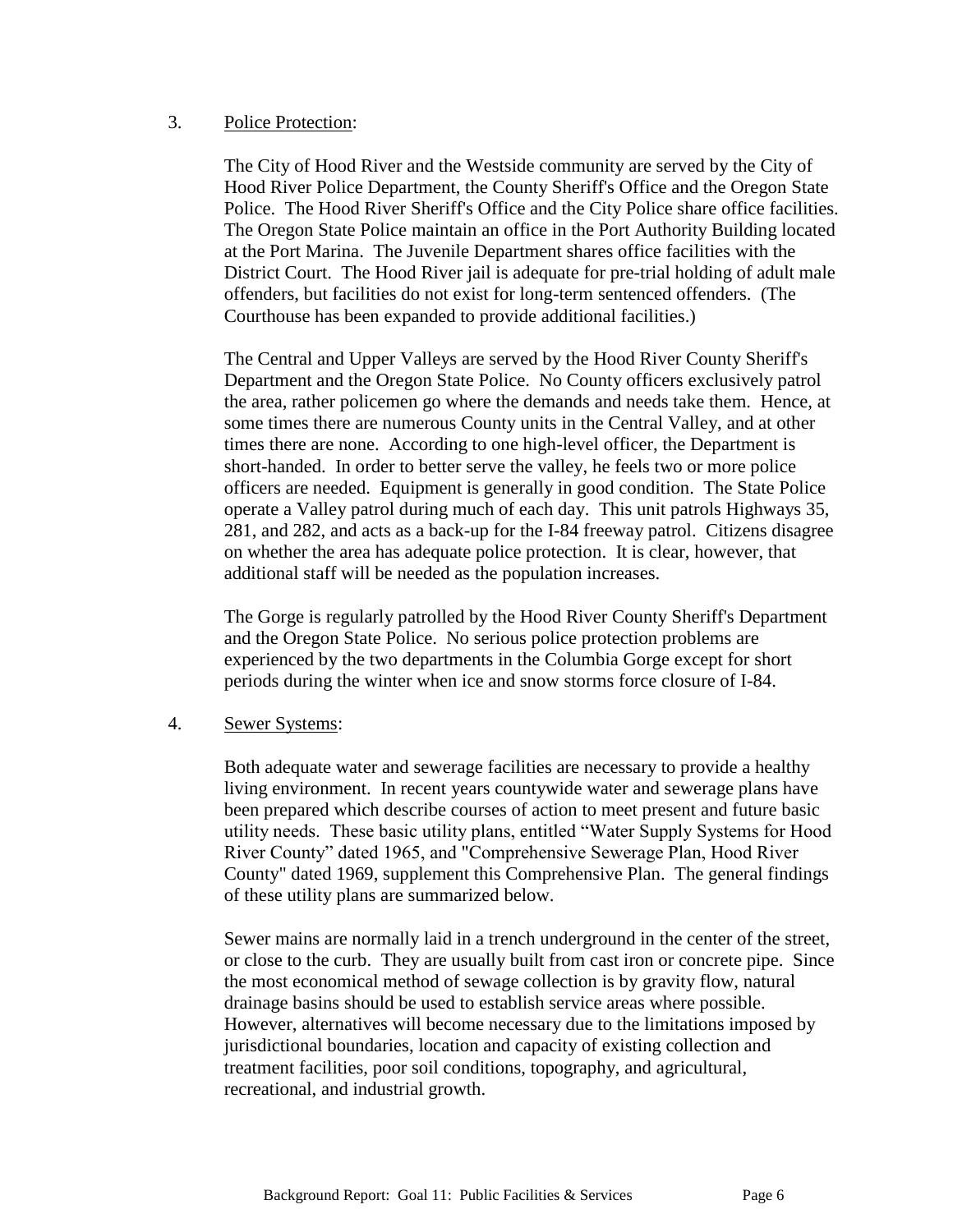At present public sewerage systems serve the City of Hood River and parts of the adjoining area, the City of Cascade Locks, and the Odell and Parkdale Sanitary Districts. Domestic sewage in the remainder of the County is generally handled by underground disposal methods (See Maps 2, 4 and 6). Public sewerage facilities, with the exception of those serving Hood River and its immediate vicinity, are adequate for the foreseeable future. The City of Hood River provides sewage collection and treatment facilities for both the City and adjoining areas.

The countywide sewerage plan describes the need for expanding the City treatment plant capacity and for providing secondary treatment. An expanded collection system is also indicated in order to keep pace with urban development in areas surrounding the City.

Eight sewer districts are presently in operation in the City of Hood River Westside community. The existing sewer system (see Map #1) is able to handle all domestic sewage in the urban service area and is maintained by the City of Hood River. The collection system is mainly gravity flow. It is the most economical sewage collection system. In addition to the gravity flow system, there is a forced main collection system conducted from the Hood River Inn across the Hood River to the treatment plant. The sanitary sewer system consists of a network of interceptors, trunks, and main sewers which receive wastewater from smaller sewers and conduct it to the treatment plant, to the Columbia River.

The City of Hood River's sewer system is a self-supporting public utility and is financed by the property owners served. Extensions are allowed presently when domestic demand warrants and generally are made only at the request of the owners of the proposed service area. A sewer district is then established and owners within that district are assessed.

The City of Hood River presently charges a flat monthly service rate to its new customers. Monthly service charges, assessments and other fees are placed into the sewer utilities fund. Annual capital improvement operations, maintenance and administrative costs are paid from that fund. The City owns and is served by the City of Hood River Wastewater Treatment Plant. The City also owns and operates the Secondary Wastewater Treatment Plant with Diamond Fruit Company being the main industrial user and paying annual charges for services. Diamond Fruit and the City of Hood River engaged jointly to obtain a federal grant to construct the secondary plant.

Primary wastewater treatment plants normally remove 25 to 35 percent of the biochemical oxygen demand (BOD) or its organic content, and 50 percent of the suspended solids present in domestic wastewater. Secondary wastewater treatment removes 80 to 90 percent of the BOD and suspended solids. Hood River's wastewater treatment plant is both a primary and secondary plant. The main purpose of the treatment plant is to remove or alter objectionable constituents and render the wastewater less offensive and dangerous to receiving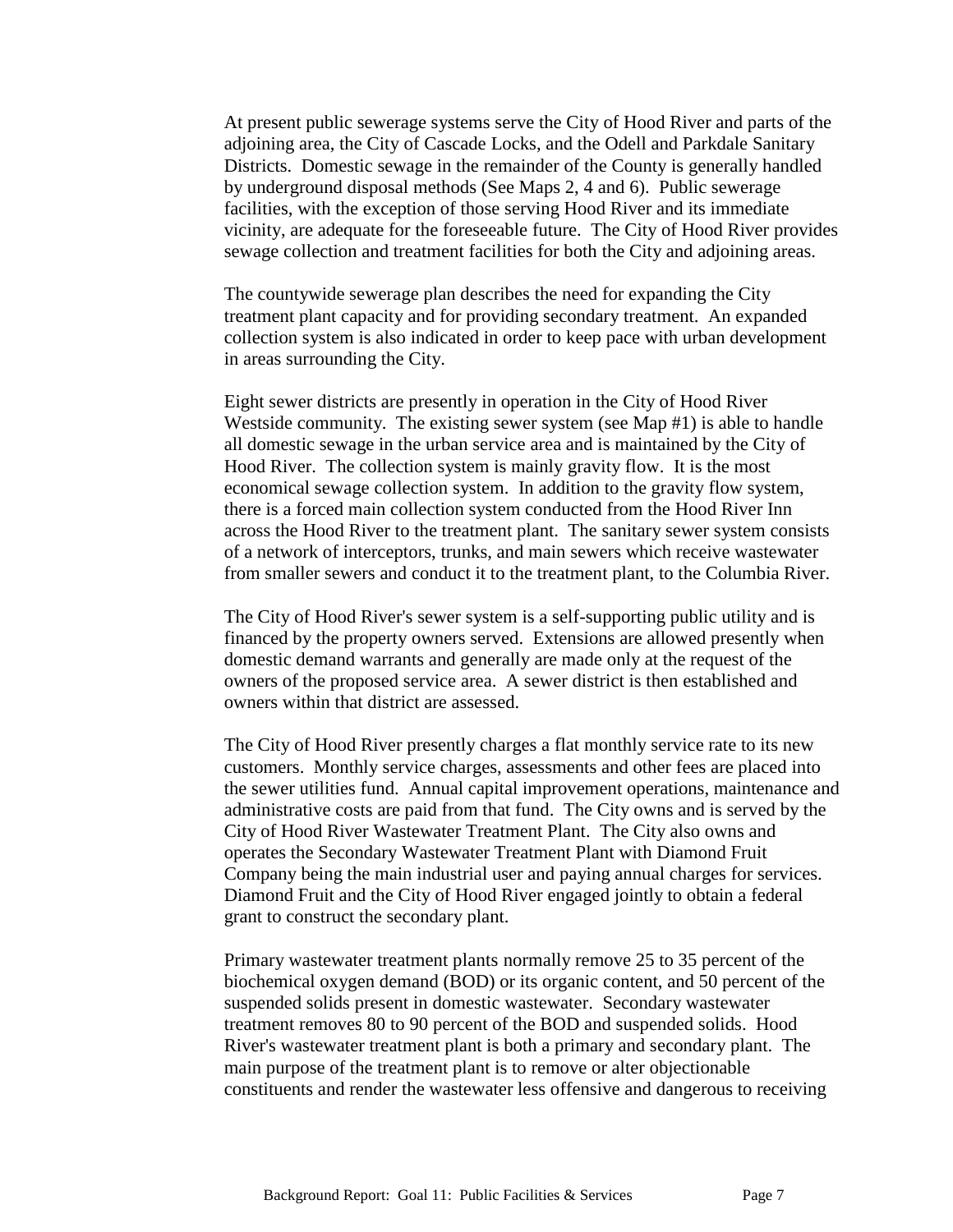waters. Factors considered in locating sewage treatment facilities include land area requirements, land use of adjacent area, location of receiving stream, suitability for sewer access, availability and cost of land, site adaptability concerning topography, construction problems, groundwater, flooding, and capability for future expansion. Treatment facilities are designed on the basis of the nature, strength, and amount of sewage they are expected to receive and on the requirements for degree of treatment established by the Oregon State Department of Environmental Quality. The City of Hood River Wastewater Treatment Plant is presently in compliance with the existing sanitary codes.

The Odell Sanitary District (see Maps #3 and #4) operates the only public sewer service in the Central Valley. Completed in 1968, their system includes about 23,500 feet of 8 to 15 inch concrete pipe and a factor built secondary treatment plant, designed for a population of 1,750 persons. (Source: Comprehensive Sewage Plan: Hood River County, CH2M., 1969<sup>2</sup>)

There are plans for sewer line extensions within the Odell Sewer District. Grant applications have been sent. Any expansion will, of course, be required to conform with the Comprehensive Plan.

Until an extension is completed, extensive development in Odell will likely produce groundwater pollution. Relatively high septic tank density is ill-suited for the area due to the soil's poor drainage characteristics. Special concern must be given to the Odell area's sanitary facilities.

 $2$  "In the early 1990's, higher than normal counts of fecal coliform and e. colli were being found in drainage ditches in the vicinity of the County referred to as the Windmaster Corner Rural Center. Subsequent testing over a period of years identified a significant percentage of area septic systems as having failed or being marginal.

During the 1990's, the County let a number of contracts for analysis, studies and geotechnical testing of the area. Engineering contracts were also let to make initial recommendations for possible mitigation measures. All the reports and studies were consistent in the recognition of the problem and its root causes; those being unsafe levels of fecal coliform and e. colli caused by failing septic systems. The systems were failing at a higher than normal rate because of the high water table in the area exacerbated by the soil type that includes hardpan very near the surface. However, the County was unable to mitigate the problem for two primary reasons: lack of funding and the difficulty involved with attempting to install a sewer system outside the Urban Growth Area because of Statewide Planning Goals 11 and 14 restrictions.

 $\overline{a}$ 

 $<sup>1</sup>$  The CH2M, 1969, has been updated.</sup>

 $2$  HRC Ordinance #240, May 6, 2002 Health Hazard Overlay Windmaster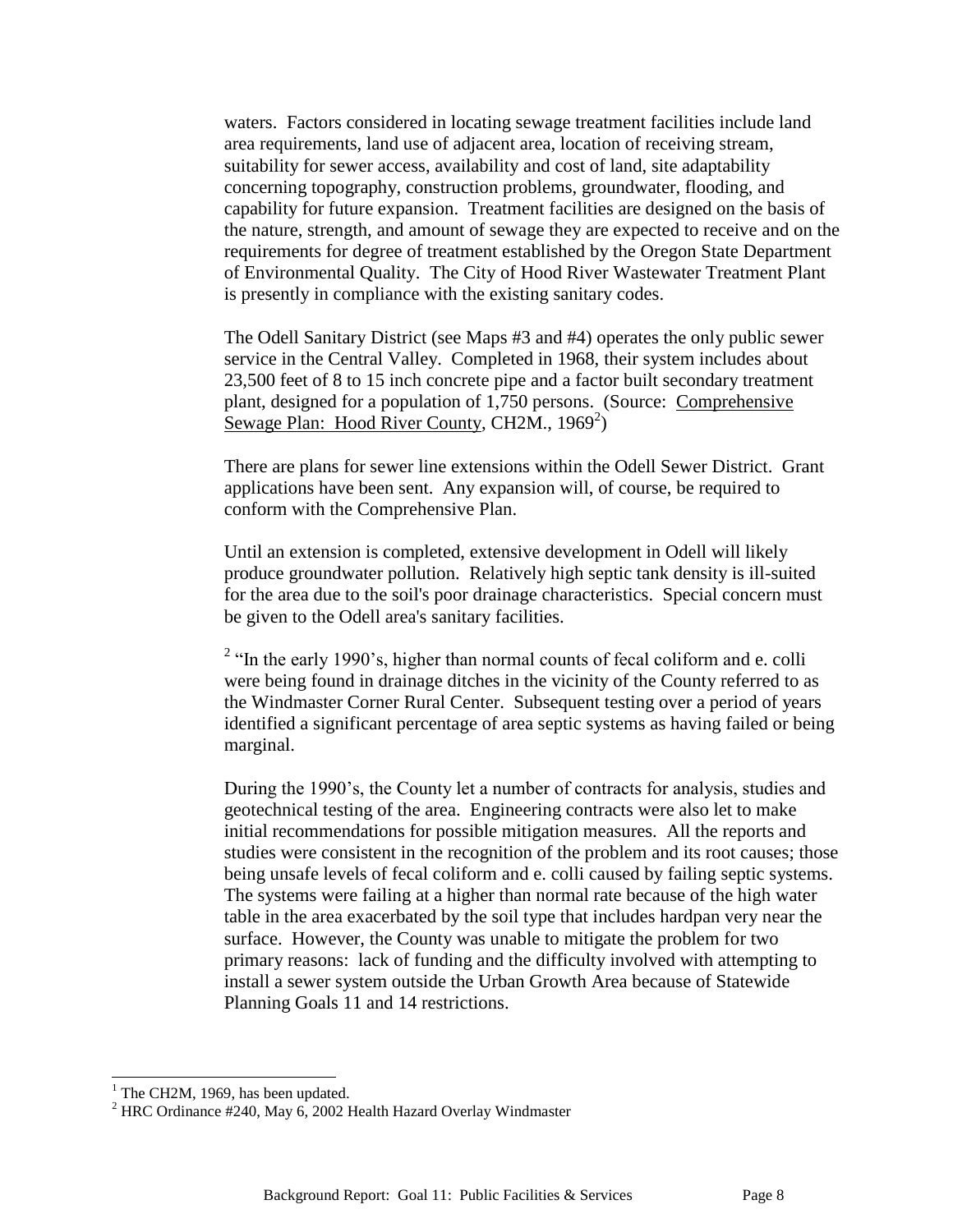In the year 2000, the status changed in that amendments to Goal 11 had been adopted to that allowed the installation of sewer systems outside the UGA to mitigate a public health hazard without going through the formal land-use exception process. In that year the County also became the partial recipient of a State and Tribal Assistance Grant that made mitigation conceivable.

In the year 2002, the County began the land-use legislative process to describe the health hazard area, create a health hazard overlay zone, and to adopt an implementing zoning ordinance for the overlay zone. The Windmaster public health hazard area is shown on Map #6 to this section along with an accompanying metes and bounds description.

Although every septic system in this area is not currently failing, the County Sanitarian found that, because of the soil type and area history, that it is just a matter of time until the remaining systems fail and add to the health risks.

The land-use legislative process also tentatively identified the type of sewer system that would best mitigate the health hazard. The type of system identified is a (grinder pump) pressurized system that will connect with the City of Hood River's gravity flow system in the general vicinity of Hood River Valley High School. However, the County will issue a Request For Proposals for preengineering work; the response to that RFP might include proposals to build alternative or hybrid types of sewer systems that will serve better."

## 5. Septic Systems:

Septic tanks are used as the primary means of sewage disposal outside the City Limits except in the areas where schools have been provided sewer lines. In all areas of the County except Odell and Parkdale, septic tanks are used to treat sewage disposal. The County Sanitarian furnishes applications for septic tank permits. He tests the soil to see if effluent rises to the surface or if it is absorbed by the soil. If the soil does not meet the requirements, the land use permit is not granted unless sewer lines can be extended to the area.

## 6. Storm Drainage:

Storm drainage facilities in Hood River County are generally found in various parts of the City of Hood River, in some new subdivisions and some industrial and commercial developments. They generally consist of catch basins that funnel water into gullies, streams, or ditches, or in the case of the City of Hood River, into pipes that empty into the Columbia River. Storm drainage is not required unless there is a drainage problem at the site or in the area. The County Subdivision Ordinance, Section 34.20 and 35.20 (pages 25 and 27) requires storm drainage when a portion of the area is subject to accumulation of water.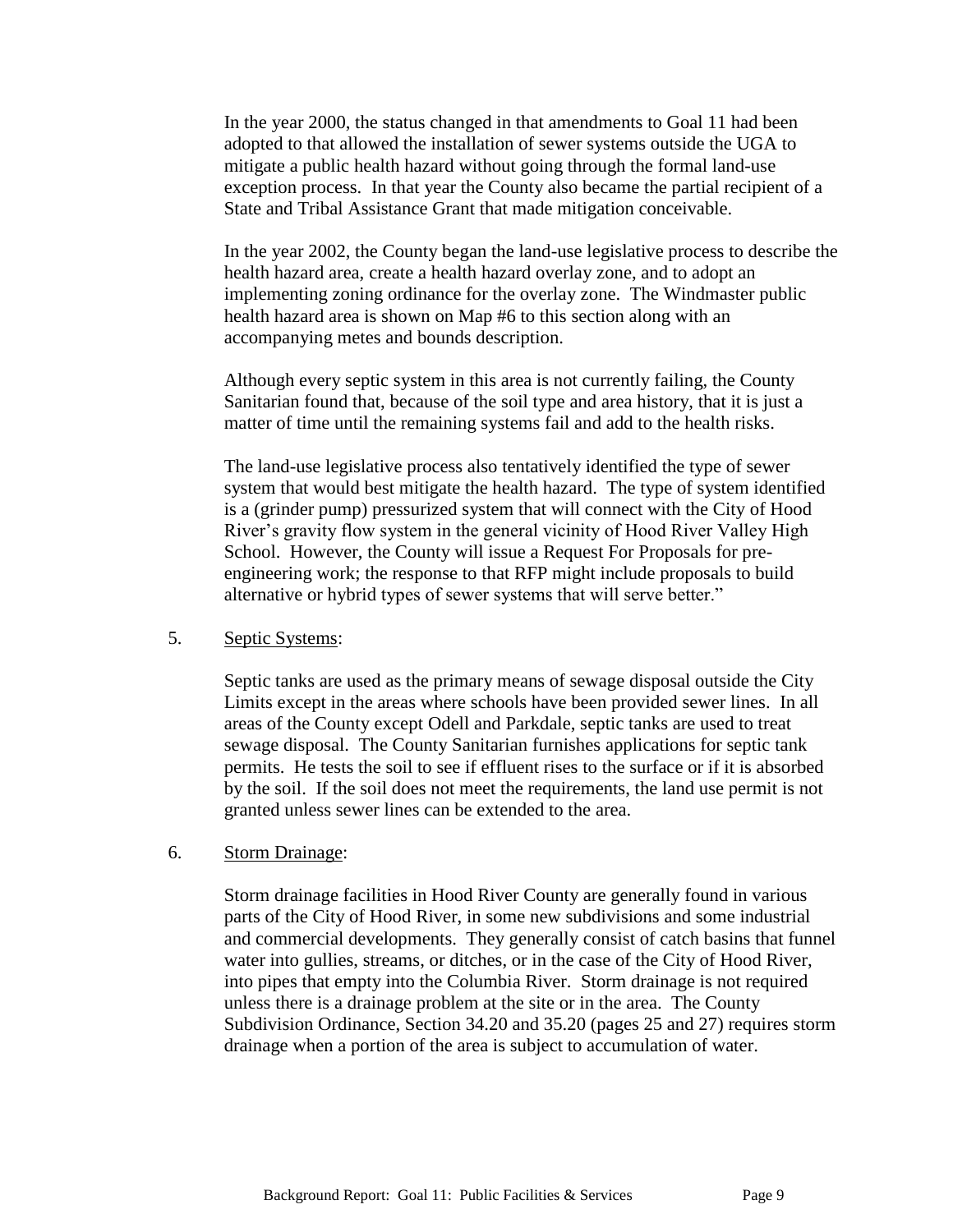In 1973 the City of Hood River constructed a storm sewage system with catch basins engineered to conduct storm sewage into the Columbia River. A plan is updated every five years to insure the orderly disposal of storm sewage in the community. The storm sewer mains are constructed of cast iron or concrete and run for the most part under the streets. The present storm sewage system is adequate for the needs of the area and it allows for expansion.

According to the Public Works Department, storm drainage facilities are needed in an area that has lots smaller than 1/2 acre. Areas zoned for medium density residential development (less than 1/2 acre) are found in Parkdale, Odell, and in and near the City of Hood River only. Other zones such as commercial and industrial permit lots under 1/2 acre and often uses in these zones will have more paved parking areas that make storm drainage facilities a necessity. Requirements for such facilities are generally made during the land use permit and land division processes, when the County Health or Public Works Departments indicate the need exists.

See Section 23 below for additional Goals, Policies, etc., relative to Storm Drainage.

## 7. Solid Waste Facilities:

Hood River County does have a transfer site under private ownership, located in the City/Westside area along Guignard Road. It provides service to the entire County. Hood River Garbage service provides solid waste disposal service to the Columbia Gorge from Hood River to and including Cascade Locks Urban Growth Area. There are approximately 45 homes and businesses in the area including Viento and Starvation Creek Parks and Wyeth.<sup>3</sup> Garbage is collected once a week and taken to the transfer site on Guignard Road, then to the Northern Wasco County Sanitary Landfill located just south of The Dalles. Hood River County entered into an agreement with the owner of the Landfill located just south of The Dalles. Hood River County entered into an agreement with the owner of the landfill in 1981 to allow Hood River to dispose of its solid waste for 10 years with the option of extending it 20 years. This was the method of solid waste disposal recommended in the "Evaluation of Solid Waste Disposal Alternatives for Hood River County, Oregon - Draft Final Report".<sup>4</sup> The landfill in Wasco County had a planned life expectancy of 15 years in 1973.<sup>5</sup> Talking with Art Braun, the operator of the service, shows that taking into account the additional 17 acres that have been recently purchased for use as landfill, the current planned life span is between 20-30 years.<sup>6</sup> Because the development potential is limited in the Gorge, and much of the land is in federal ownership, the solid waste disposal needs in

 $\overline{a}$ 

<sup>&</sup>lt;sup>3</sup> Hood River Garbage Service, conversation 12/6/82.

<sup>4</sup> Systems Technology Corporation, (August 1, 1979) page 3.

<sup>5</sup> Mid-Columbia Economic Development District, "Mid-Columbia Solid Waste Plan: Generation, Disposal and Management for Wasco, Hood River and Sherman Counties", (November 1975) page 38.

 $6$  The Dalles Disposal, conversation 12/16/82.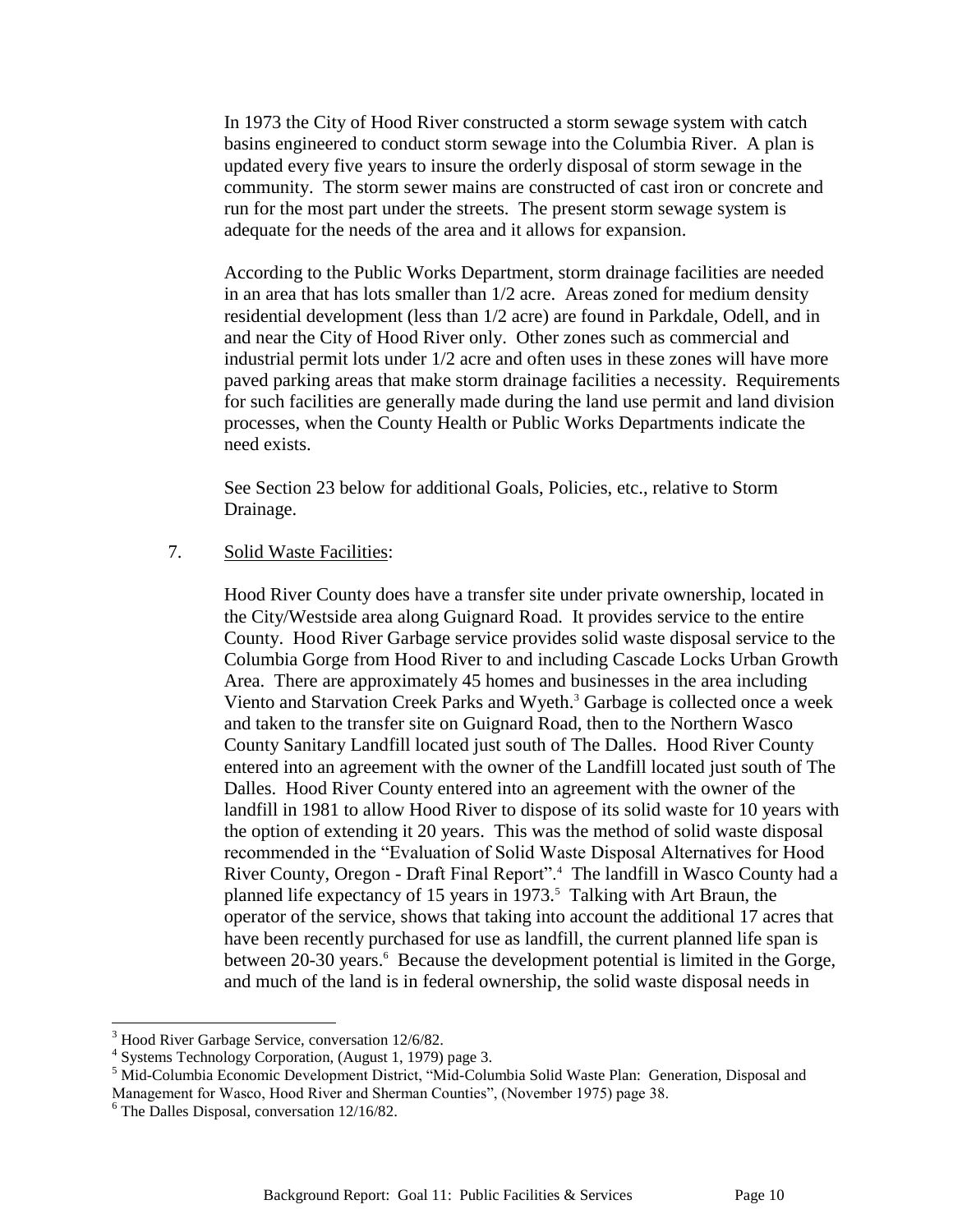this area will increase very little in the next 20 years. As the areas in Cascade Locks Urban Growth Boundary are annexed to the City, solid waste collection and disposal will be transferred from Hood River Garbage Service to the Portland based service the City now contracts with.<sup>7</sup>

#### 8. Water Systems:

Public water service in the County is widespread. All the urban areas and most of the cultivated areas in Hood River Valley lie within the jurisdiction of at least one of the seven agencies providing domestic water service. These agencies are the city of Hood River; the Crystal Springs and Westside-Ice Fountain Water Districts; the Oak Grove, Odell, and Parkdale Water Companies; and the Aldrich Ditch Irrigation Company. In the Columbia Gorge, the City of Cascade Locks also has a public water system.

Cold and Stone Springs, located in the Upper Valley, are the sources of domestic water for the City of Hood River and surrounding communities. The springs yield water of excellent quality. Water is transmitted from the springs to a five million gallon reservoir southwest of the City through transmission mains. Two water mains lead from the reservoir into the City Limits terminating at another reservoir within the City on Wilson Street. The two mains have pressure control valves which open or partially close at times of maximum or minimum flow. The existing distribution system is generally adequate and can supply large quantities of water as needed.

The water source is sufficient to serve the average existing needs and the projected domestic needs of the population. However, improvement of transmission lines is needed to better handle peak flows. During hot weather, the upper reservoir has in the past become seriously depleted due to high demand necessitating the enactment of restrictive watering laws. Additional supply facilities or reduction in system water requirements will soon be needed if individual water use is not to be restricted.

The City of Hood River owns and operates the transmission mains from Cold and Stone Springs as well as the distribution systems within the City Limits. In addition, the City sells water to the Westside-Ice Fountain and Crystal Springs Water Districts. Distribution system extensions are made as new residential or industrial sites are developed. Extensions presently are allowed when domestic demand warrants, and are extended at the owner's expense outside the City Limits. Water districts provide a capacity large enough to serve new and additional users. Land owners receive rebates as additional users are added to the line.

Commercial, industrial, and multi-family dwellings are metered within the City Limits. Single-family dwellings are metered on request within the City Limits,

l

 $7$  City of Cascade Locks, conversation 12/16/82.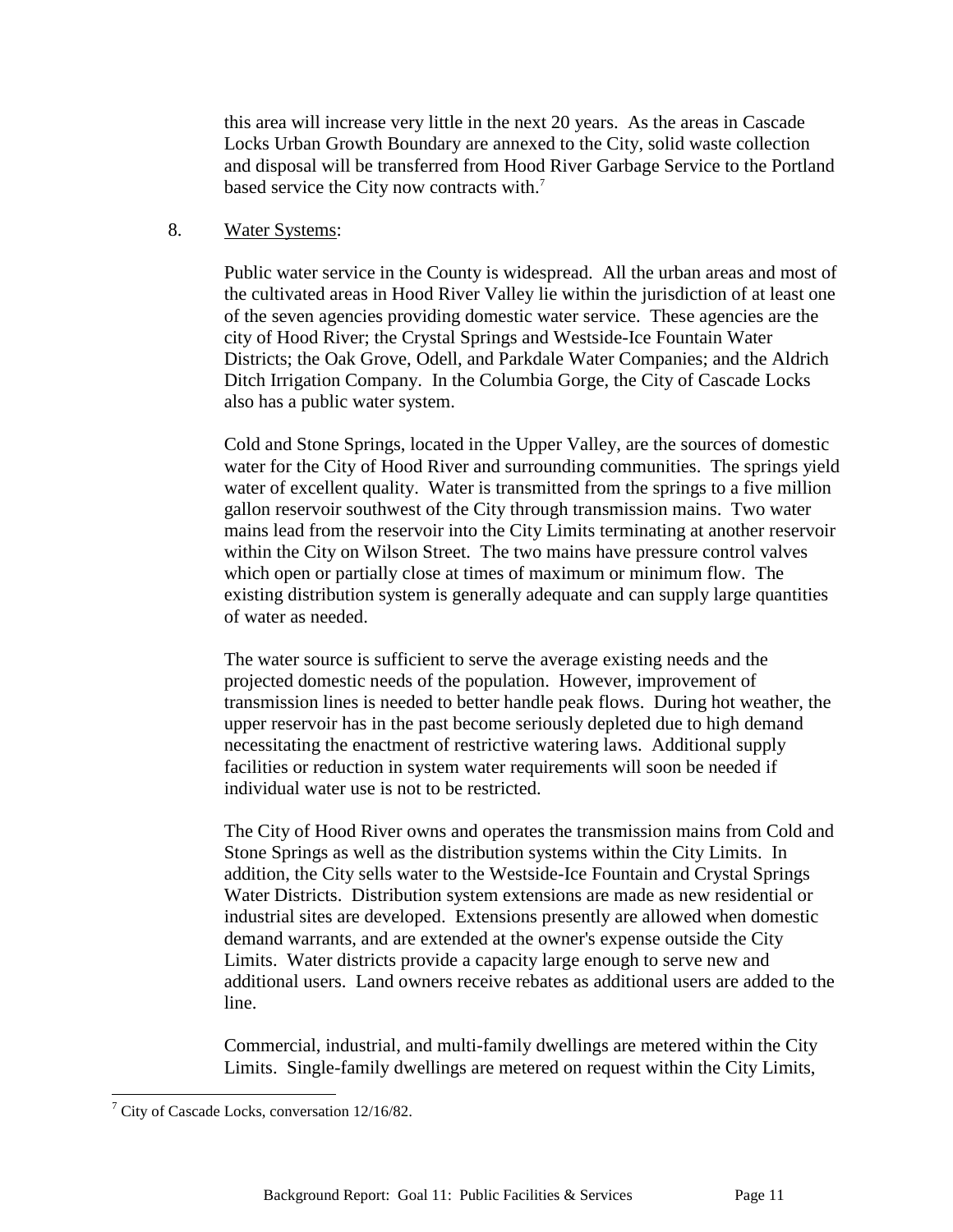and all others are on a flat non-metered rate. All areas outside the City are metered.

The rate must pay for construction, maintenance, and operation of the separate distribution systems. In a survey of randomly selected metered and non-metered residents, it was found that the average non-metered residential consumer within the City Limits uses more water than the average metered consumer. The average metered customer in the City is therefore using less water and paying more for it. If the system were universally metered, it could curtail the amount of water used, and delay the need for supply and transmission improvements. However, considering the expense of water meters and of the personnel needed to read meters, it is more economical to operate on a flat rate system for city residents at the present. Water supply could be increased considerably with the construction of a new transmission main to the upper reservoir from the source if demand requires.

The City of Hood River also supplies water to the west side of the Lower Valley. Crystal Springs supplies water to the Upper Valley and lower east side. The Westside Ice Fountain Water District supplies the Westside area. Oak Grove Water Company is a private company which serves Oak Grove from its own transmission mains on a limited basis.

In projecting future expansion of the various water systems, the projected population, service area to be supplied, industrial demands, fire fighting requirements, and water use trends must be considered. It is anticipated that in the year 2000, with a projected population of 11,825 to be served by the Cold Springs water system, and with other sources serving such areas as Oak Grove, sufficient water will be available for the domestic needs of the City of Hood River/Westside area.

The Central Valley receives its domestic water from five water districts (Parkdale, Aldrich Ditch, Hood River, Odell Water and Crystal Springs). All draw from springs so supply is clean and abundant. Because of the multitude of untapped springs, domestic water supply is expected to remain large enough for any foreseeable population increase.

The countywide water plan indicates three alternatives for meeting future domestic water needs. One alternative is to improve the existing systems, utilizing the same sources of supply now in use. The second is to adjust existing systems to fit existing political boundaries, developing new sources of supply as required. The third is to include all water systems in Hood River Valley in a single system to reduce administrative and operating costs. In general, the plan indicates steps for upgrading existing public water systems to meet future demands. See Maps #5 and #6, Water District Boundaries.

9. Irrigation: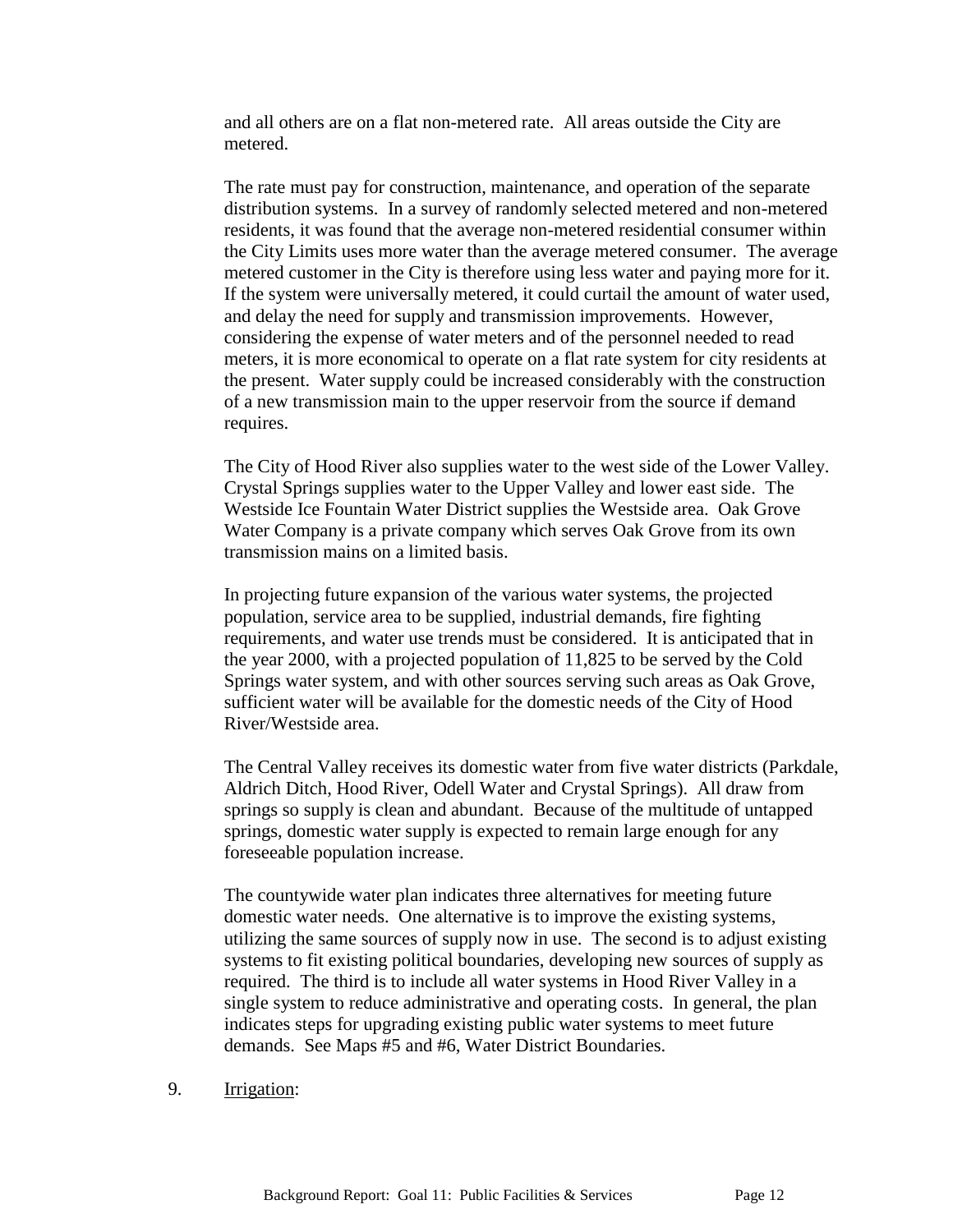The area's irrigation water systems is a different story. Five irrigation districts provide water for farming purposes (Farmers, Middle Fork, Mt. Hood, Dee and Last Fork). They draw from surface streams, which become low during drought years. There is a strong concern among some farmers that irrigation supply is not able to withstand drought conditions.

The State Water Master on the other hand, believes supply is adequate. He says distribution is the problem. He points to the high amount of ditch losses, due to excessive brush and debris in canals, and the lack of expensive piped pressure systems.

Whatever the cause, many people feel the irrigation system is less than optimal. Perhaps irrigation districts, the Water Master, farmers, and other concerned agencies and citizens should work together to identify needy problems and move to resolve them.

#### 10. Community Facilities:

Community facilities in Hood River are provided by the County, City, special agencies, State and Federal governments and private institutions. The shift in population from rural areas to urban centers has increased the need for community services. Additional services place a greater demand on public financial resources and increase the need for planning and setting priorities for expanding and centralizing services. The City and County indirectly provide programs of public safety, public health and care of the elderly, retarded, low income, and disabled persons through the Mid-Columbia Economic Development District.

The Hood River County Library, located near the Central Business District (CBD) is comprehensive, efficient and adequate for the present and projected population.

The library is located near a commercial area, easily accessible by pedestrians, and is on a major arterial for access by automobile. There is no parking lot, but there are unmetered street spaces provided for library patrons. There are two additional library branches located in the County - one in Parkdale and one in Cascade Locks.

Residents may use the Hood River Library system, either the main downtown Hood River branch, or the Parkdale branch. The main library is quite comprehensive and efficient for a town this size. Motorists can use ample unmetered on-street parking spaces. The Parkdale branch, located in the Community Service Center, has limited volumes and hours. C.E.T.A. funding once made it possible to open the branch five days a week, but this resource has been discontinued.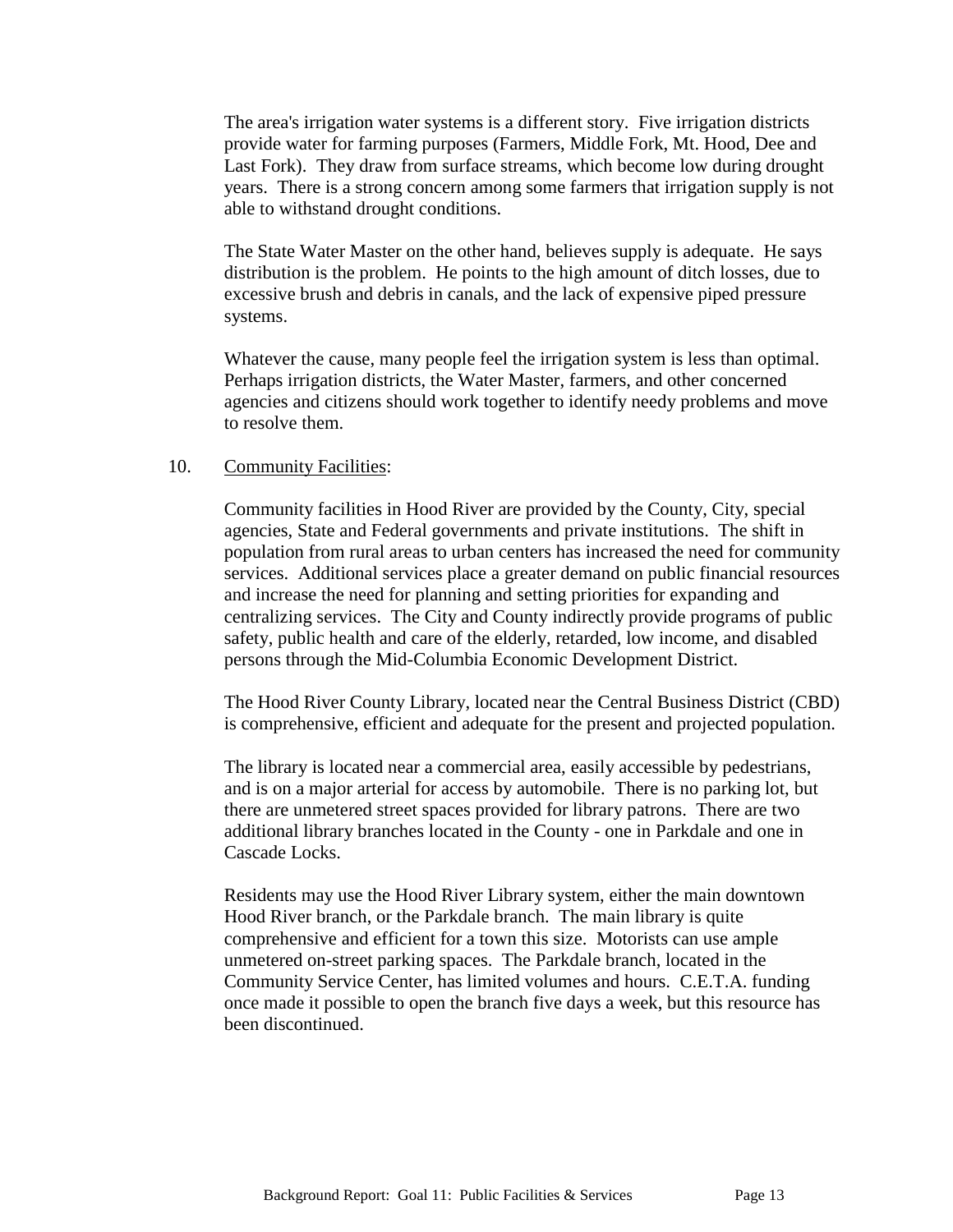Churches are an integral part of the community. There is a high percentage of churches for the population and one particular religion is not emphasized over the others.

The Mid-Columbia Arts and Crafts Society provides cultural education and a means for local artists to display and sell their crafts.

The hospital serving the Hood River and Mid-Columbia Valley will need to be expanded to be adequate for the needs of the increased population.

A community center provides a multi-purpose facility that accommodates a wide variety of community activities. Centers are commonly used by civic groups, service clubs, senior citizens, and other organizations for meetings, get-togethers, social services, health services, childcare, and similar community programs. Community centers provide an opportunity to conduct activities throughout the day. This includes the hours when other facilities, such as schools, are not ordinarily available for use by community groups.

The Central Valley is gifted with numerous public and semi-public community facilities. Dee and Odell have fire stations with meeting spaces. The Mt. Hood Towne Hall offers meeting rooms, a gymnasium, a cafeteria and tennis courts. Space is available at the County Fairgrounds in Odell. There are numerous semipublic and private meeting centers, notably schools, grange halls and the Hood River Electric Co-op building.

Parkdale presently has a community center. The center is located in the former Parkdale Elementary School. This facility serves as a child care center and accommodates other community activities as well.

#### 11. Health Care Service:

If one examines the Central Valley health care resources in isolation, he/she will get a somewhat meager view of the programs available to residents. The unit has no hospitals or physicians. Two ambulances operate transport services (docked in Parkdale and Odell). Odell hosts one dentist and one pharmacy. The schools and County Health Department offer preventative health education health screening, and immunization programs on an irregular basis. Fortunately, the health care systems operate in larger geographical units, allowing Central Valley residents to make use of care programs in Hood River, The Dalles, Portland, etc. All populated areas within the unit are within about a thirty minute drive from the Hood River Memorial Hospital. This privately owned facility has 48 beds, about 13 physicians, and 103 employees. Average overnight occupancy is about 21 persons, so there is no immediate need for expansion of bed space. The ratio of employees and physicians to beds is about average for Oregon hospitals (Source: Memorial Hospital, 9/4/78).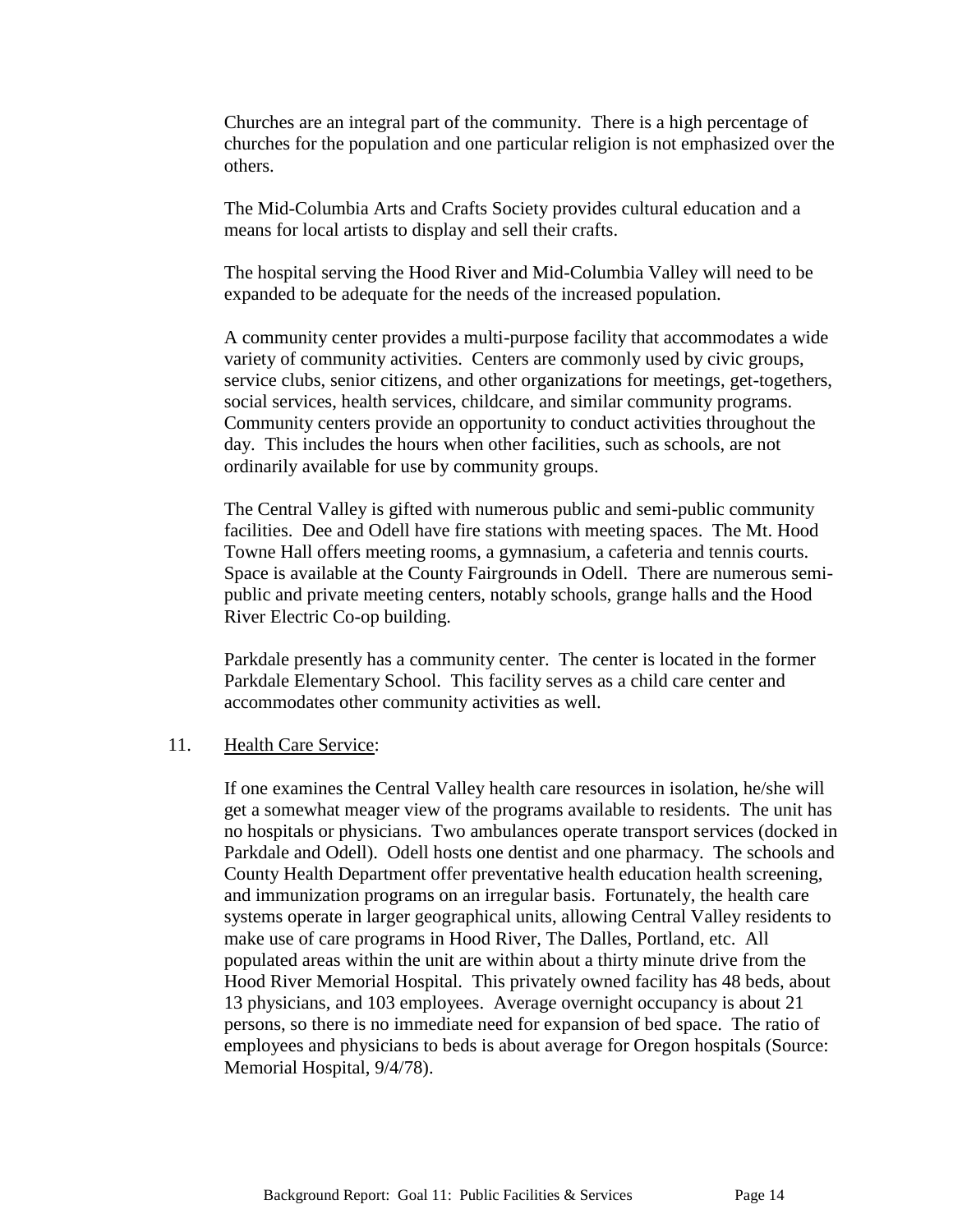#### 12. Preventative Medicine:

There are limited preventive health care programs in the Central Valley. The County Health Department runs health screening, blood pressure testing, and health education programs on an irregular basis. The schools offer health education to children.

# 13. Emergency Care:

Hood River Memorial Hospital has limited emergency care. There are no 24-hour emergency physicians or nurses. At least one is on call at any hour, though, and will answer emergency requests. Although this situation is seen as less than optimal by hospital administrators, funding for a full-time intern or resident is not available at this time.

Because many of the Central Valley's residential areas are up to thirty minutes from the Hood River Memorial Hospital, adequate ambulance service is important. The Valley does have two ambulances operated by the Parkdale or Odell Fire Districts. The approximately twenty Emergency Medical Technicians (E.M.T.'s) who work for the districts as volunteers are prepared to do some firstaid care and transport. There are, however, no supporting physicians (M.D.'s who act as ambulance personnel in serious cases), and no E.M.T.'s who may operate over the "one" rank. Thus, no one is able to administer i.v.'s, a sometimes crucial emergency measure.

The fire districts are designed to be fire fighters first, and ambulance persons second. All E.M.T.'s in the district must be volunteer firemen. Those served on an ambulance call are charged an average of around \$45.00. Many lower-income users are not able to pay this fee. Perhaps methods which may improve the ambulance system should be explored. (Sources: Parkdale Fire District Fire Marshal, Odell Fire District, Hood River City Fire Marshal, 1978).

## 14. Medical Financing:

In order for a health care system to be effective, a variety of services must not only be accessible, but also affordable. Here lies another problem.

In today's economy, health services are extremely expensive. While this is a concern to all citizens, the Central Valley area houses and employs many lowerincome individuals who are hard pressed to pay for necessary medical attention. Fourteen percent of the County residents are below the poverty level, and many of these people live in the area. (Indicators of Depressed Socio-Economic Conditions, Oregon Department of Human Resources, 1976).

The Oregon State Public Welfare Department does provide financial assistance for the medical needs of its clients. Eligibility requirements are somewhat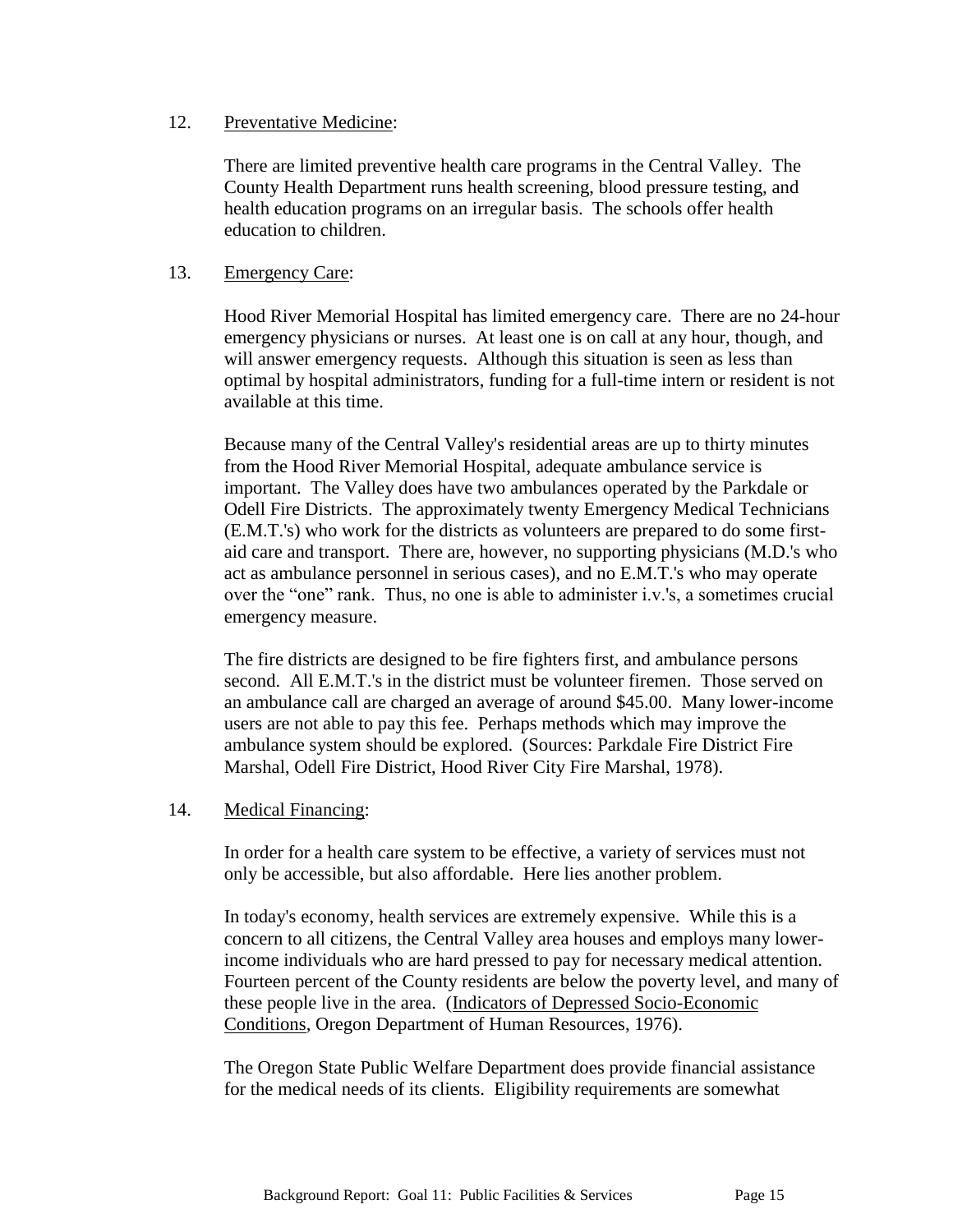stringent and detailed. They do not encompass all people unable to pay high medical bills (e.g., many migrants). (Public Welfare Department, 9/4/78)

The County Health Department offers a medical services program in which funds are given for physician's care and prescription drugs to those ailing without financial resources. Because of limited funds, publicity of the program is minimal. (County Health Department, 1978.)

# 15. Public Facility Zoning:

Areas presently zoned as P-1 Utilities District according to the present City of Hood River Zoning ordinance do not contain all the City's and County's public facilities. The present area at the corner of 18th and May Streets includes only the City and County Public Works Shops. Some public facilities are designated as special sites and are scattered in the commercial area of the Central Business District and the Heights. Other public facilities including schools, libraries, hospitals, parks and recreation areas are located in residential zones and are permitted as conditional uses.

# 16. Oxbow Fish Hatchery:

The Oregon State Fish and Wildlife Department operates the Oxbow fish hatchery located just west of Herman Creek. This hatchery supplies fingerlings to rearing ponds located at Herman Creek. The hatchery rears 8 to 10 million coho and chinook salmon annually. The facility employs five full-time people.

## 17. Weigh Station and Port of Entry:

The Oregon Department of Transportation operates eastbound and westbound truck scales along I-84 Gorge area. Four state employees operate the scales. The state feels that it will have to relocate the eastbound scales approximately one mile east of the present location. The present location is situated within the geologic hazard area of the Fountain Slide and is constantly being slowly pushed toward the Bonneville Pool.

There has been some talk of constructing a Public Utilities Commission Port of Entry facility eastbound on I-84 at or near Wyeth. A facility of this type typically employs about 20 people who are charged with the responsibility of issuing necessary transportation permits. Little information beyond the discussion stage is known about the proposal.

## 18. Bonneville Power Administration:

The Dalles-Bonneville power line occupies a right of way on the south canyon wall of the Columbia Gorge. The line extends from the Bonneville Dam east to The Dalles.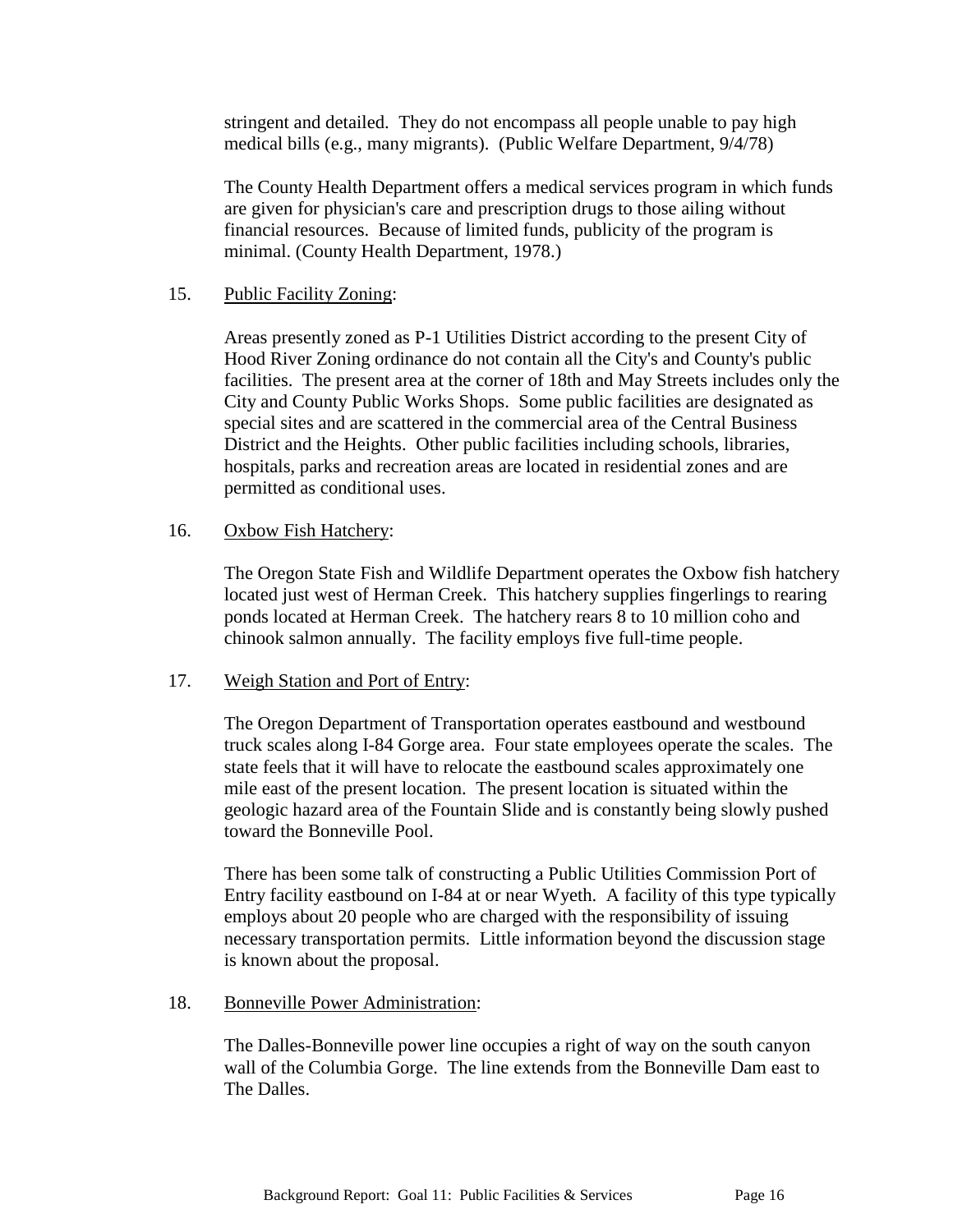# 19. Recreation and Parks:

Hood River is a popular stop for tourists. The City has an adequate park system for local residents and tourists. Many of the parks contain a playfield and picnic facilities.

The Port Marina provides recreation with boating facilities, and the City maintains a swimming pool in the summer.

The City's recreational facilities are provided by federal, state, county and city governments. Hood River has one municipal golf course and it appears to be adequate for the projected growth of the community.<sup>8</sup>

# 20. Public Utilities:

Public or publicly regulated utilities include the collection, distribution, disposal, or transmission of water, sewage, storm and sanitary waste, gas, power, telephone, cable television, and other services. Pacific Power and Light Company provides electrical power to the community. United Telephone Company maintains a regional office here and provides telephone service to the Hood River community.

# 21. Transportation:

The role of transportation planning in the community is to insure a balanced transportation system and move traffic quickly and safely. It should provide quick and safe circulation of city traffic and industrial transport. The Hood River/Westside community is heavily dependent on the automobile. The transportation system includes private and publicly owned and operated roadways, railroads, an airport, pedestrian walkways, barge and intercity bus service. One taxi company serves the community and is adequate at the present time. The airport provides chartered and private aircraft facilities. Rail freight service is provided by the Mt. Hood Railroad from Hood River to Parkdale and transports fruit from the Upper Valley to the Lower Valley. Additional freight service is provided by the Union Pacific Railroad. The Port Marina provides a barge docking area. Barge service will probably increase as industrial and commercial activities grow. There is room for expansion at the Port Marina for barge service. Interstate 84 handles automobile and truck traffic along the Columbia River. The Greyhound Bus Service operates on regular schedules for intercity transportation.<sup>9</sup>

22. Services to Areas Designated Rural, Rural Center, and Resource Areas:

<sup>8&</sup>lt;br><sup>8</sup> For further details, see Goal 8 – Recreational Needs.

 $9^9$  For further details, see Goal 12 – Transportation.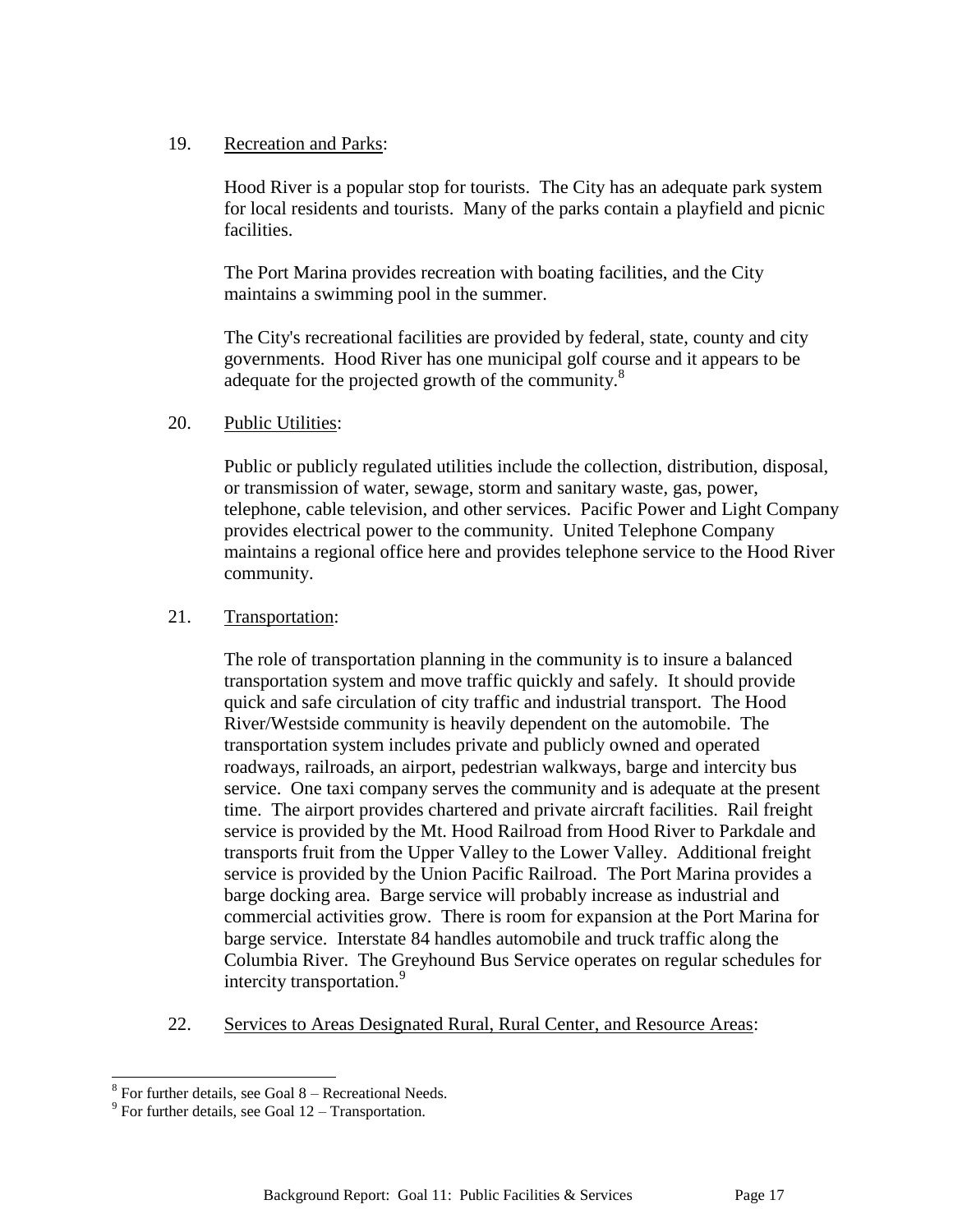Goal 11 states that public facilities and services must be suitable for and limited to the needs of rural lands. According to DLCD Staff<sup>10</sup> public water and sewerage services are not suitable for rural lands unless they serve acknowledged exception areas. Other public services such as schools, recreational facilities, police and fire protection, etc., are generally available to areas in the Rural Residential and resource zones and are suitable for rural areas. Storm drainage is generally an urban service that will be discussed briefly below.

All lands lying outside the UGB of Hood River and Cascade Locks are considered rural lands, by the definition given in the LCDC Goals. LCDC Commission Policy (Critique, page 77) allows urban-type services (i.e., public water and sewer) to be extended to LCDC approved exceptions in the rural areas if certain conditions are met.

Both Odell and Parkdale exception areas have public sewer systems. Such facilities are suitable for these communities with medium density residential, rural residential, commercial and industrial development. (See Maps #2, 3, 4, and 6 showing boundaries of sewer districts of Odell and Parkdale exception areas.) County policies limit extension of sewer lines into areas designated "Farm". (see Goal 11, Strategy).

Other rural residential areas and rural center areas outside the Urban Growth Areas, Odell and Parkdale do not have sewer service. They are less densely populated (i.e., larger lot sizes) and are generally well served by septic systems. A Plan strategy requires low intensity uses in the rural areas (i.e., farm, rural center, rural residential, etc.) to be served by septic systems.

The communities of Odell and Parkdale, the Hood River Urban Growth Boundary, and other exception areas, as well as much of the lands in the resource zones are within water district boundaries (see Map #5) and have areas of rural residential, rural center and other non-resource zones. According to the Critique, page 77, and to LCDC Staff, LCDC policy has been to limit extension of water lines only to LCDC acknowledged exception areas, other areas being serviced by groundwater when feasible.

They further indicated that if groundwater is not available, water lines can be extended for a farm dwelling but not for a non-farm dwelling only if reviewed and approved by the County Sanitarian, DEQ and the Board. Presence of public water district service should not be a criteria for approving a non-farm dwelling.

23. Additional Goals, Policies, etc.:

The following resulted from additional research completed to meet the LCDC requirements and will be added to the Policy Document.

l

<sup>&</sup>lt;sup>10</sup> Katherine Handwerg, conversation, 12/17/82.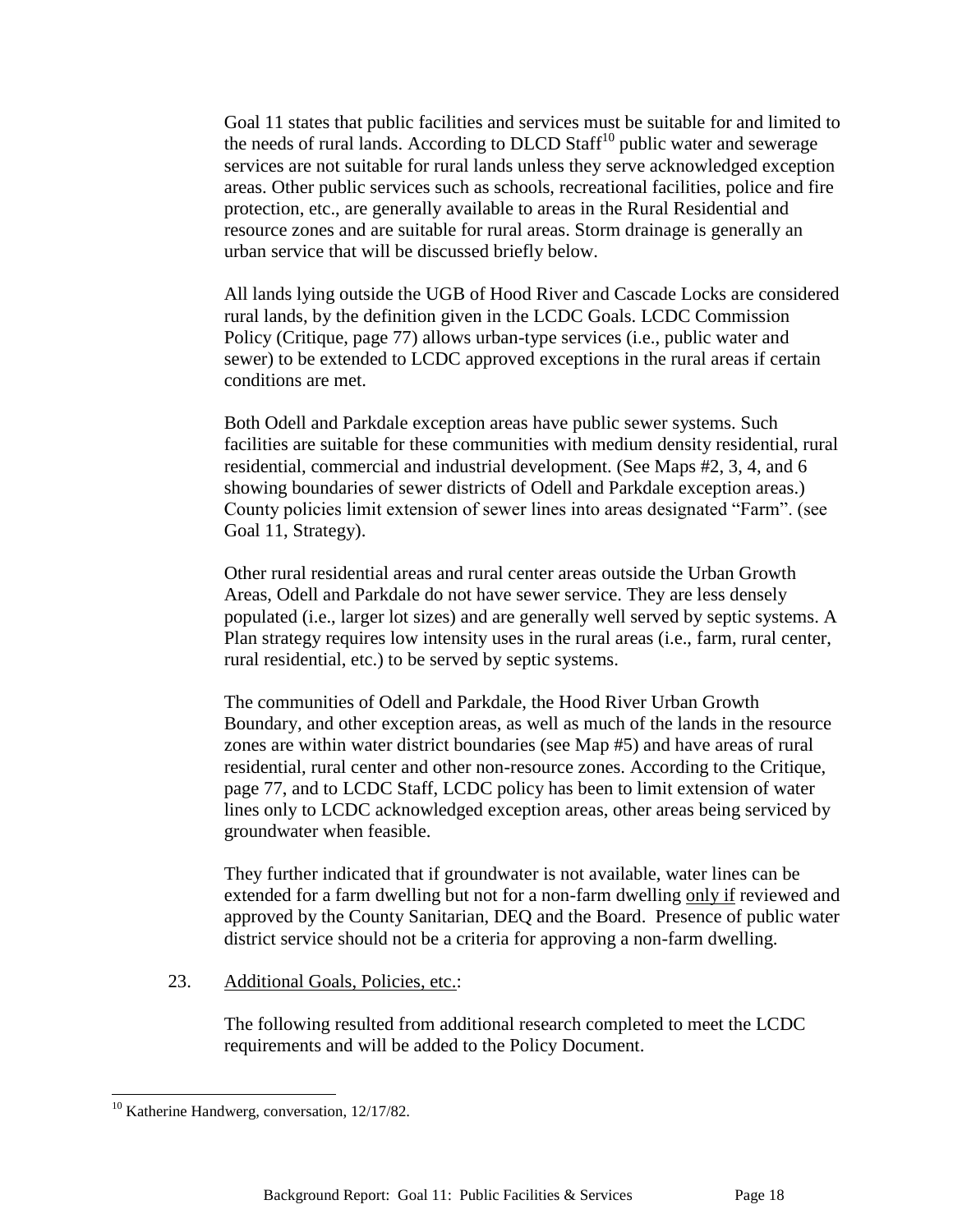- a. Goal: All long term solid waste disposal needs of the County will be met in an economic and efficient manner.
- b. Policies:
	- (1) Include the following reports entitled: "Evaluation of Solid Waste Disposal Alternatives for Hood River County, Oregon, August 1, 1979 (Draft Final Report", and "Mid-Columbia Solid Waste Plan: Generation, Disposal and Management for Wasco, Hood River and Sherman Counties, November, 1975", as County background information.
	- (2) Public facilities and services to the Central Valley and Mt. Hood area (excluding Odell and Parkdale) shall be in keeping with the rural character of these areas. Services for Odell and Parkdale shall be suitable for rural community development (i.e., water and sewer service shall be provided to areas within the Odell and Parkdale exception areas).
	- (3) Water transmission lines should be enlarged as necessary to ensure an adequate water supply to LCDC acknowledged exception areas and for farm dwellings when groundwater facilities are not available.
	- (4) The location and extension of sewer services will be determined by the governing body. If and when extensions of sewer services are made, the Hood River County Comprehensive Plan shall be used as a guideline.
- c. Strategies:
	- (1) The County will utilize the transfer station on Guignard Road to collect and transfer solid waste to the Northern Wasco County Landfill. The County will maintain their current 10 year agreement with the owner of the landfill to dispose of solid waste and will exercise its option of extending the agreement for another 10 years if it becomes necessary and other suitable methods of solid waste disposal are not found.
	- (2) Commensurate with affirmative recommendations from the County Public Works Department, County Sanitarian, or other applicable agency or licensed individual, storm drainage plans including implementation (actual construction) are required in areas containing lots smaller than 1/2 acre.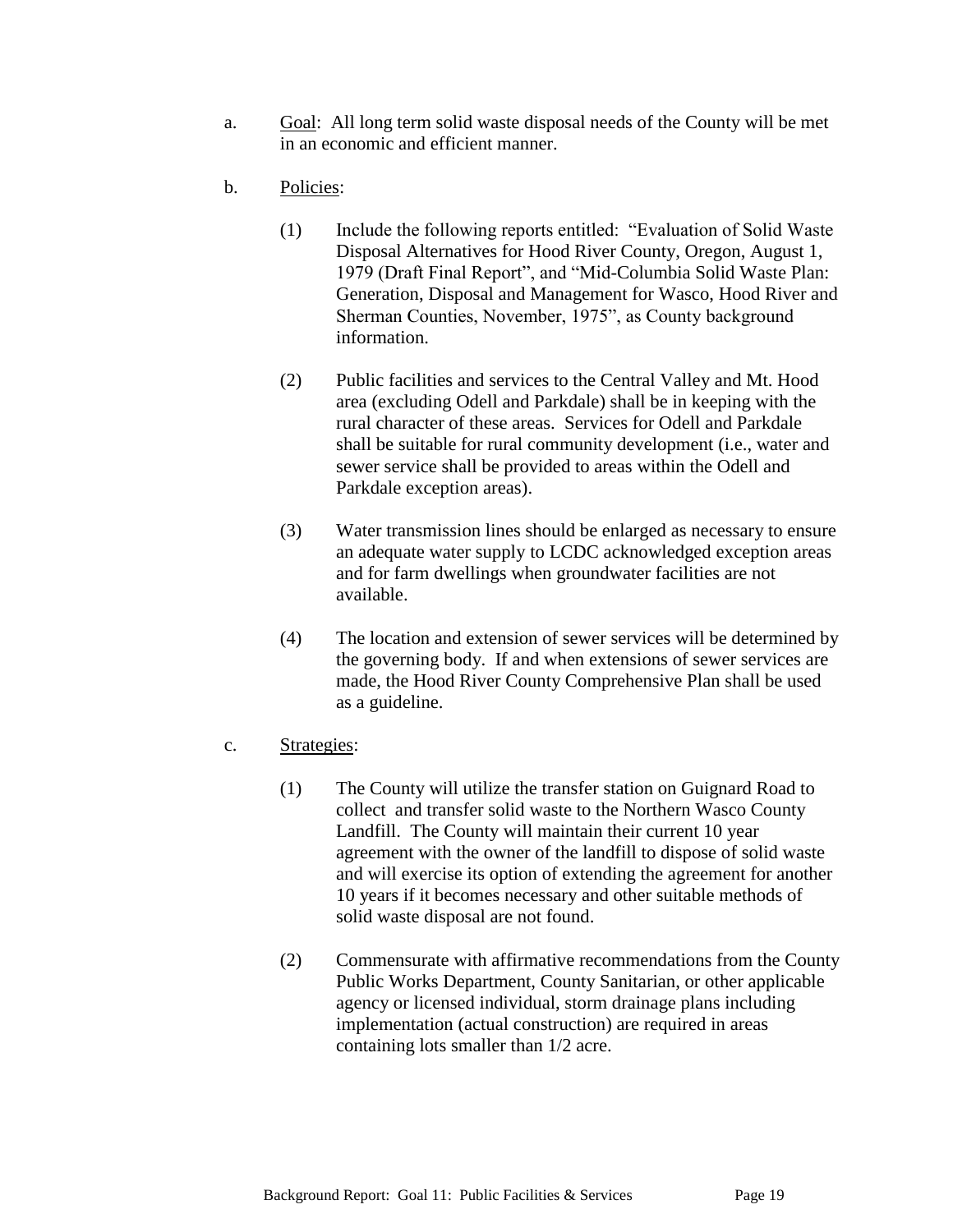- (3) Storm drainage plans will be required for areas that have identified drainage problems.
- (4) Proposed subdivision will comply with requirements of the Subdivision Ordinance, Section 34.20, Drainage and Floodplain.
- (5) Storm drainage plans and construction will be required as prescribed by the Public Works Department or other applicable agency for development on lands zoned commercial or industrial.
- (6) Storm drainage plans and construction will be required through the County Land Use and Building Permit or partitioning processes when drainage problems are noted.

# C. Conclusions and Observations: Findings:

- 1. Schools:
	- a. Schools ideally should be located away from commercial and industrial sectors.
	- b. At the present, some schools in the Hood River/Westside area do not have safe pedestrian and automobile access.
	- c. Hood River/Westside schools serve also as neighborhood recreation centers and adult education centers.
	- d. All schools in the Hood River/Westside area are served by water and sewer systems, except Frankton School which is served by a septic tank.
	- e. School location is a major land use consideration due to the high investments involved and the effects they have on neighboring land uses.
	- f. The present school buildings are adequate to serve the projected student growth in the community.
	- g. The need for a higher education facility in the Mid-Columbia area is evident.
	- h. Schools have large enough staffs and facilities to withstand an increase in enrollment.

## 2. Fire Protection:

a. Access to some areas becomes a problem in the winter months.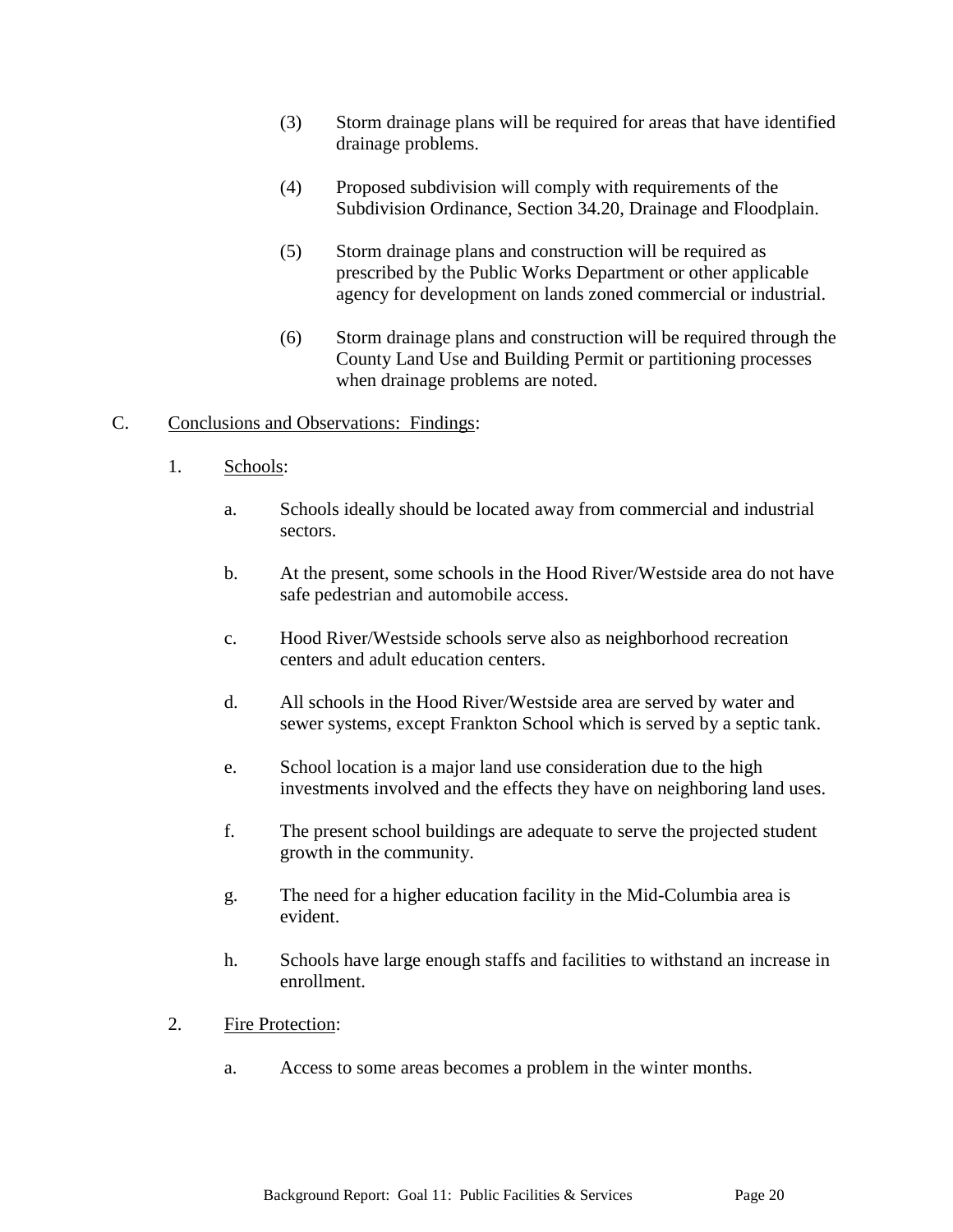- b. Response time to the Jaymar Road and Westcliff Drive area is relatively high.
- c. Fire protection in the Central Business District is restricted due to the lack of alleys.
- d. A new central fire station and storage area is needed.
- e. Consolidation of fire districts or a shared fire station on the Heights would alleviate confusion caused by arbitrary boundary lines.
- f. A new fire station will be needed in the Westside area as new development occurs.
- g. Some buildings along  $12<sup>th</sup>$  Street were observed to be high fire hazards and should be restored or removed.
- h. The new County addressing system should help to improve fire response times.
- i. Fire protection is generally good. The four volunteer fire departments are by and large well equipped and manned. Sparse hydrants cause some problems in Odell. This is expected to be remedied soon (Central Valley area).
- j. Fire protection is not adequate for structure fires in the Gorge area.

## 3. Police Protection:

- a. There is limited space for report writing and interviewing procedures in the Hood River Sheriff's Office/City Police facility which at times hampers effective and efficient operation.
- b. The minimum security jail facilities need improving so that juveniles and women can be segregated.
- c. The Hood River jail is adequate for pre-trial holdings of adult males but facilities do not exist for detainment of long-term sentenced offenders.
- d. The new County addressing system should improve police response times.
- e. Good lighting in existing and newly developing areas is an excellent crime deterrent.
- f. Police protection is adequate.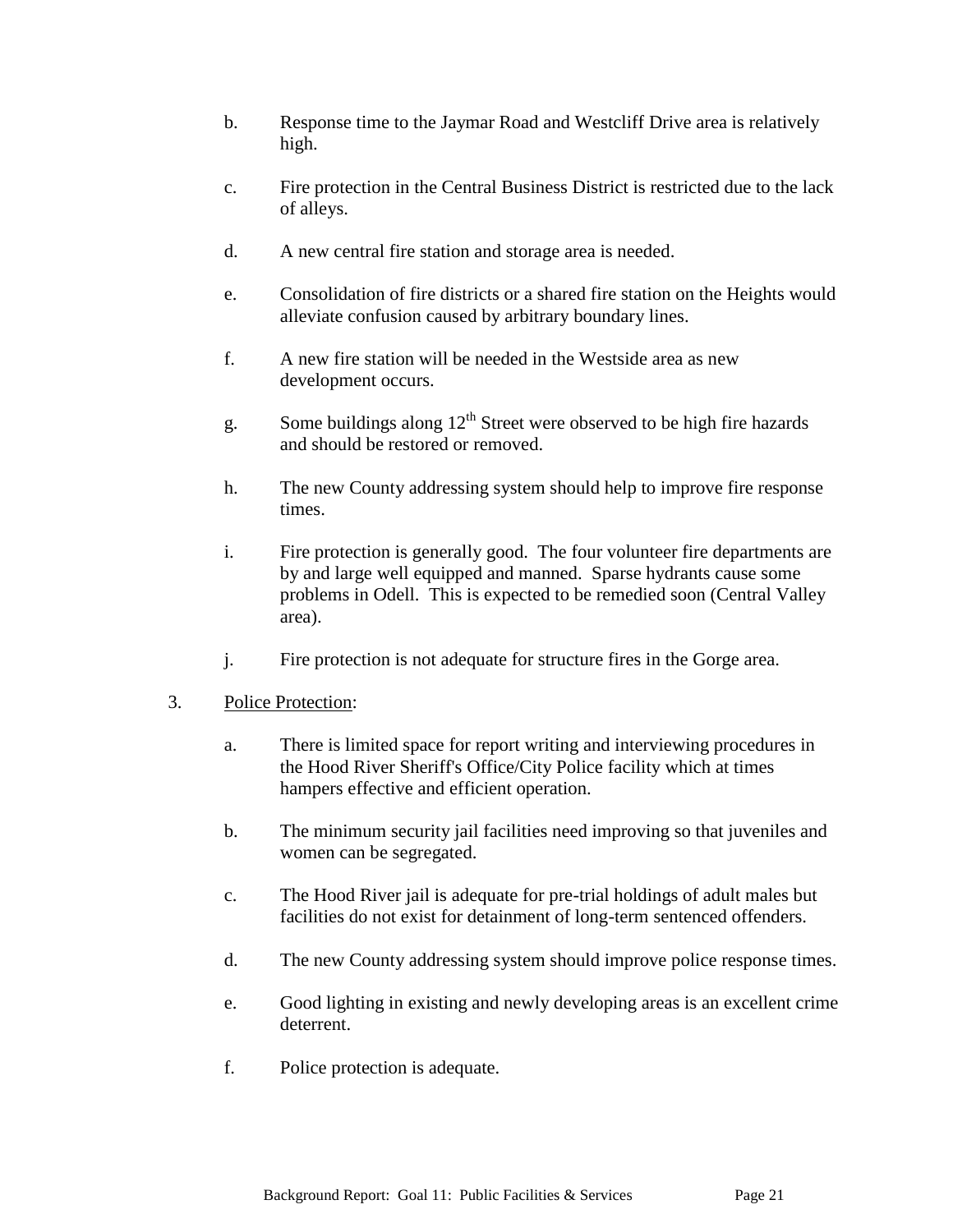- g. Police protection is generally good, although a slight increase in staff may be needed in order to better serve the County's population (Central Valley area).
- 4. Sewer System:
	- a. Sewer and storm sewer mains are being installed in various areas in the City/Westside area with a separation of at least 18 inches between the two types.
	- b. Sewer lines are extended at the property owner's expense after the establishment of a sewer district.
	- c. It was observed that the City (Hood River) has made no effort to annex areas except by the property owner's request. However, when sewer is extended to areas beyond the City Limits, the property owners in the area are required to sign a waiver of remonstrance against future annexation.
	- d. Sanitary sewer service is paid for at a flat rate of \$3.50 per month (City/Westside area).
	- e. The City of Hood River owns and operates the only existing sanitary sewer system in the City/Westside area.
	- f. Most of the sewer system is constructed of concrete pipe; however, some of the older lines are made of terracotta (City of Hood River).
	- g. There are presently eight sewer districts in operation in the City/Westside area.
	- h. The majority of the City's sewer improvements are made at the request of the property owner.
	- i. The City of Hood River's sewage system is a self-supporting public utility. Monthly service charges, assessments, and other fees are placed into a sewer utilities fund. Annual capital improvement operations, maintenance, and administrative costs are paid from this fund.
	- j. The existing wastewater treatment plant has ample capacity to handle the projected domestic demand (City of Hood River).
	- k. Excepting the sewer, Odell's public facilities are of a rural nature, as are those of the entire Central Valley area.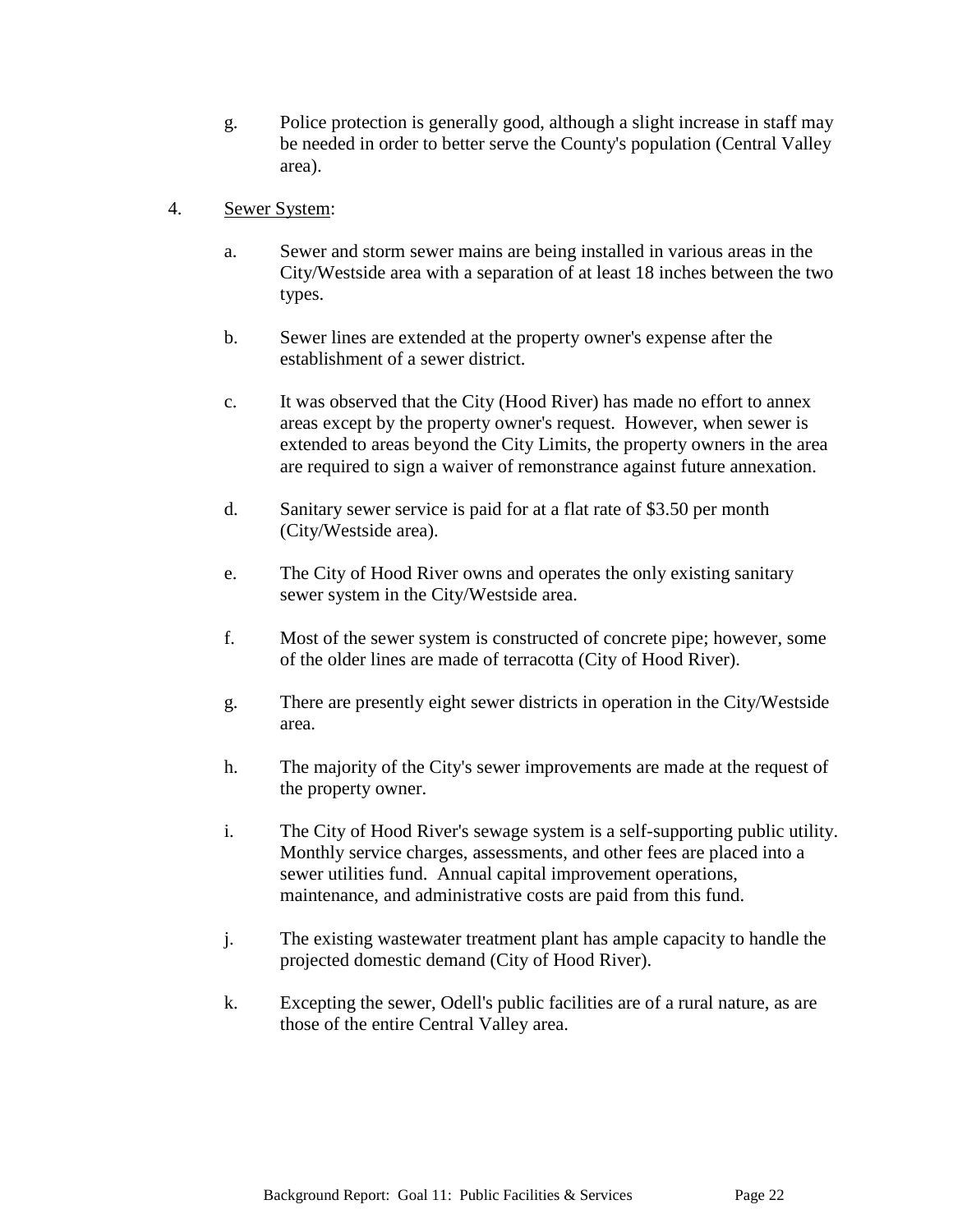- l. Most of the Central Valley soils are such that they can accommodate septic tanks at a low density. Odell's soils, however, have poor drainage so septic tanks cause water pollution.
- 5. Septic Tanks:
	- a. Septic tanks are used as the primary means of sewage disposal outside the Hood River City Limits.
	- b. If the soil in the disposal area is not satisfactory or if the water table is too high, a septic tank will not work properly. Some soils absorb effluent rapidly, others more slowly. A larger drainage field is needed for slow absorbing soils.
	- c. For an effective drainage field the soil must absorb liquid sewage and filter it so that it does not reach the surface or contaminate groundwater.
	- d. Generally, in the Hood River Valley, septic tank drainage fields range from 50 to 375 linear feet, depending on number of bedrooms and soil type.
	- e. Some soils are not suitable for septic tank installation regardless of the size of the absorption field. No development should be allowed in these areas unless sewer lines are available.
	- f. The majority of the soils along Tucker Road are excellent for septic tank absorption fields.
	- g. The Rockford series soils found to the west of the City of Hood River are relatively poor for septic tank absorption fields.
- 6. Storm Drainage:
	- a. A comprehensive storm drainage plan is necessary for the orderly development of an area.
	- b. The City of Hood River has a storm drainage system separate from its sanitary sewer system; the storm drainage dumps directly into the Columbia River.
	- c. The present storm sewer system is adequate for the community needs and it allows for expansion.
	- d. Support and adopt the additional Storm Drainage Policies, etc., noted above in Section 6, Storm Drainage.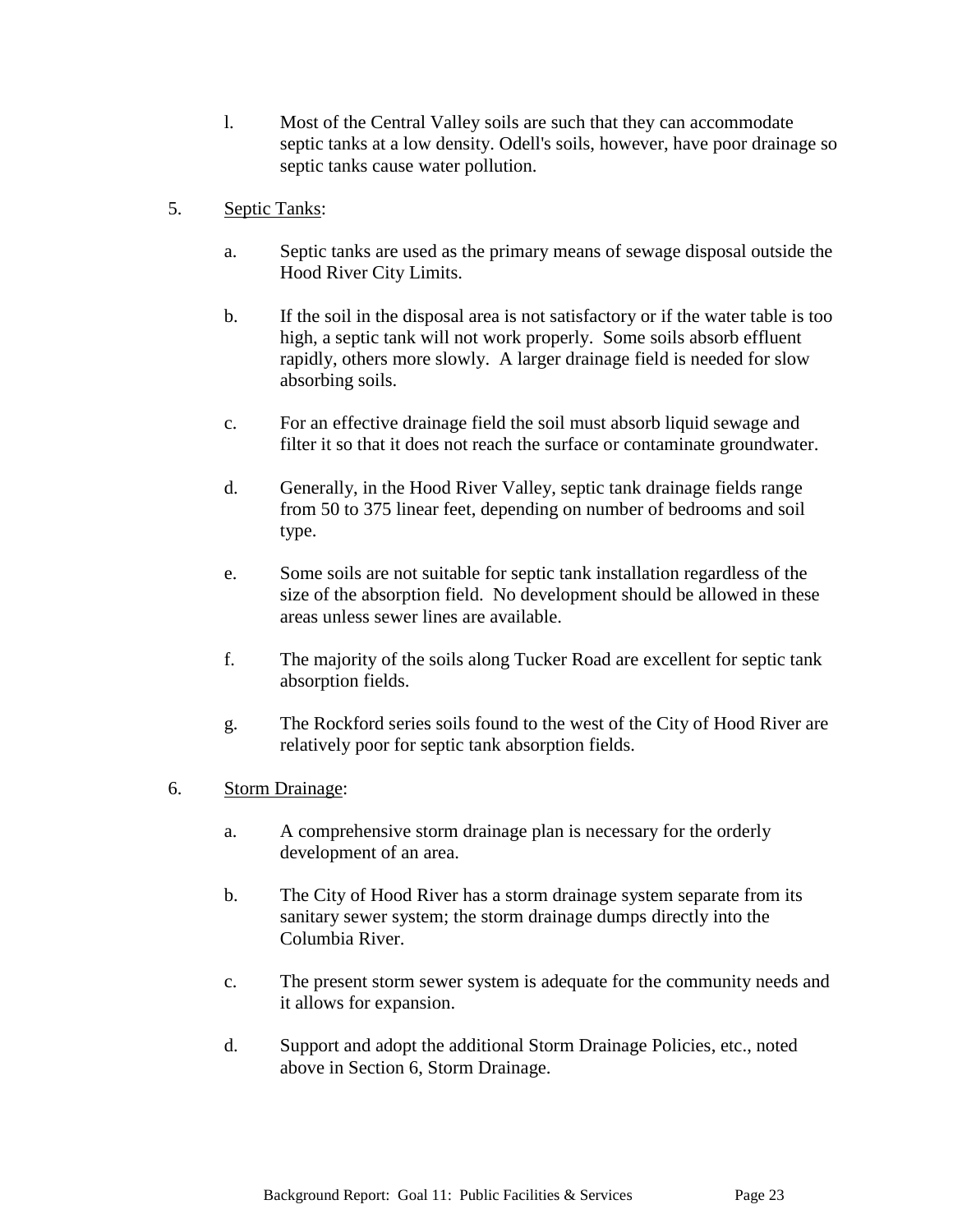# 7. Solid Waste Disposal:

- a. Solid waste transfer site has been established in the City/Westside area.
- b. Private companies presently handle the domestic solid waste disposal for the Hood River/Westside community.
- c. Disposal should probably be handled by the local governing bodies or contracted by them to private companies.
- d. Solid waste is a public responsibility and should be handled as a public utility.
- 8. Water System:
	- a. The present capacity of the water transmission lines in the City/Westside area is sufficient during peak demand periods.
	- b. An additional transmission main from Cold Springs to the upper reservoir is needed during peak demand periods. That need will increase as the Hood River/Westside area grows. Projected peak flows for the Westside area exceed the capacity of the two transmission mains now in existence.
	- c. The decision to extend sewer lines is based partly on water availability.
	- d. Some water mains in the City/Westside area are in a state of deterioration.
	- e. In some areas, notably Oak Grove and portions of the Westside, there is very limited or no water service available. These areas are dependent on wells for their domestic water.
	- f. The Oak Grove Water Company has a limited supply source and has no present plans for expansion.
	- g Extensions are presently made only when domestic demand warrants, and then the lines are extended at the property owner's expense.
	- h. The Westside area is developing rapidly as a residential community. As a result, water facilities are becoming inadequate.
	- i. No master plan yet exists for water system improvement and extension. Improvements and extensions are presently made on demand.
	- j It would be the responsibility of the Westside Ice Fountain Water District to construct additional mains in the Westside area outside the City Limits as the need develops.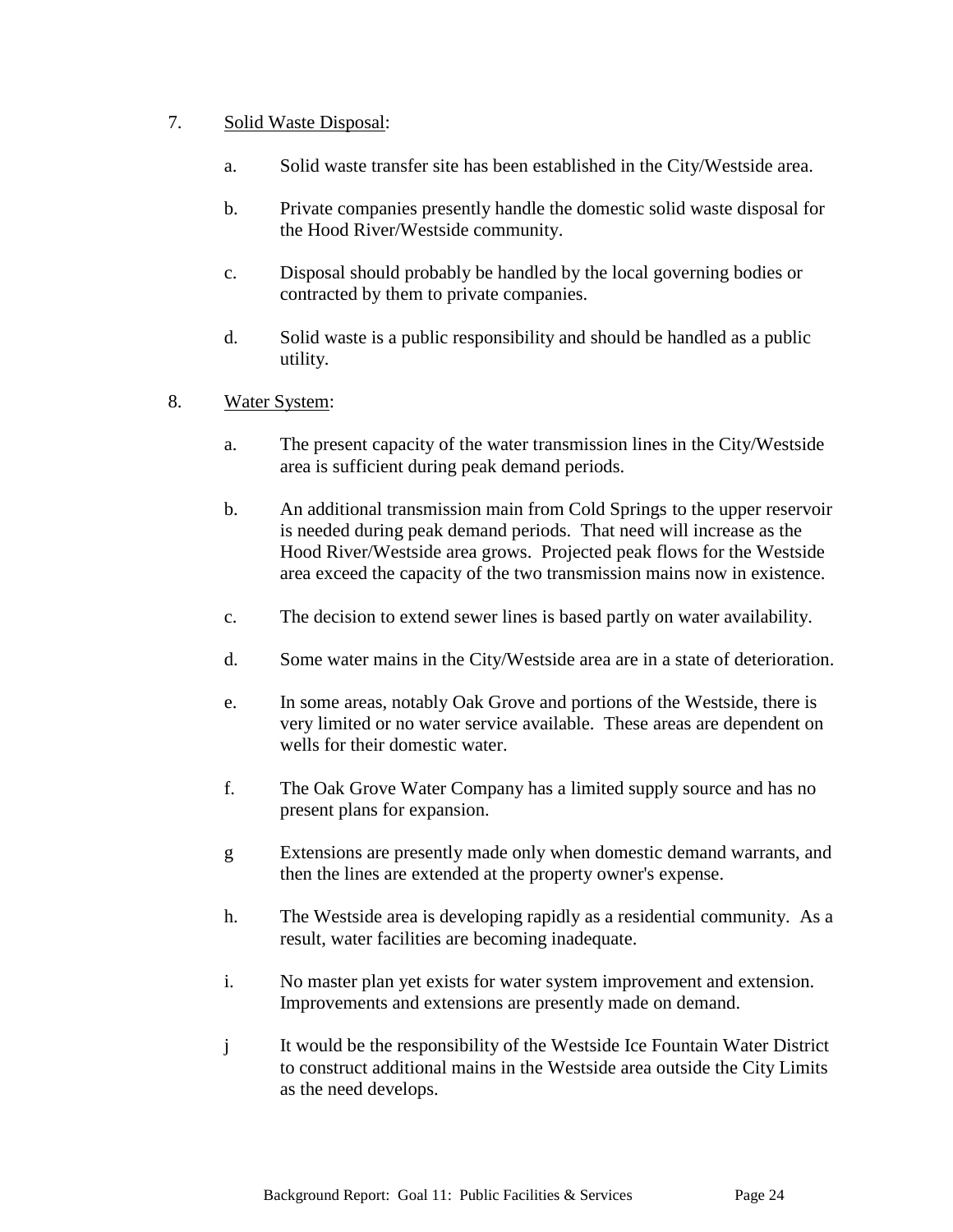- k. Domestic water supply is abundant. There is considerable debate over the adequacy of irrigation water during drought conditions (Central Valley).
- 9. Community Facilities:
	- a. The shift of rural areas to urban uses increases the need for community services.
	- b. Additional services play a greater demand on public financial resources and increase the need for planning and the setting of priorities for expansion and centralization of services.
	- c. There is a need for a Community Center in the City/ Westside area to house activities for young and elderly residents.
	- d. The hospital serving Hood River County will need to be expanded in order to meet the needs of the projected population.
	- e. There are many public community centers in the Central Valley.
	- f. There are few health care facilities and services in the Central Valley, though many operate in Hood River.
	- g. There are no 24-hour emergency physicians or nurses. Doctors are merely on-call.
	- h. The State Welfare Department and County Health Department has medical financial aid programs. Still, many migrants have problems obtaining care.
	- i. Public facilities are limited in the Columbia Gorge area.
	- j. The eastbound weigh scales located on the Fountain Slide will have to be relocated in the future (Columbia Gorge area).
	- k. The Wyeth area has been discussed as a possible location for a Public Utilities Commission/Weigh Scales facility to be operated by the State of Oregon.
- 10. Other:

Support and adopt the Goals, Policies, Strategies, etc., noted in Section 23 above. Also see the County Policy Document.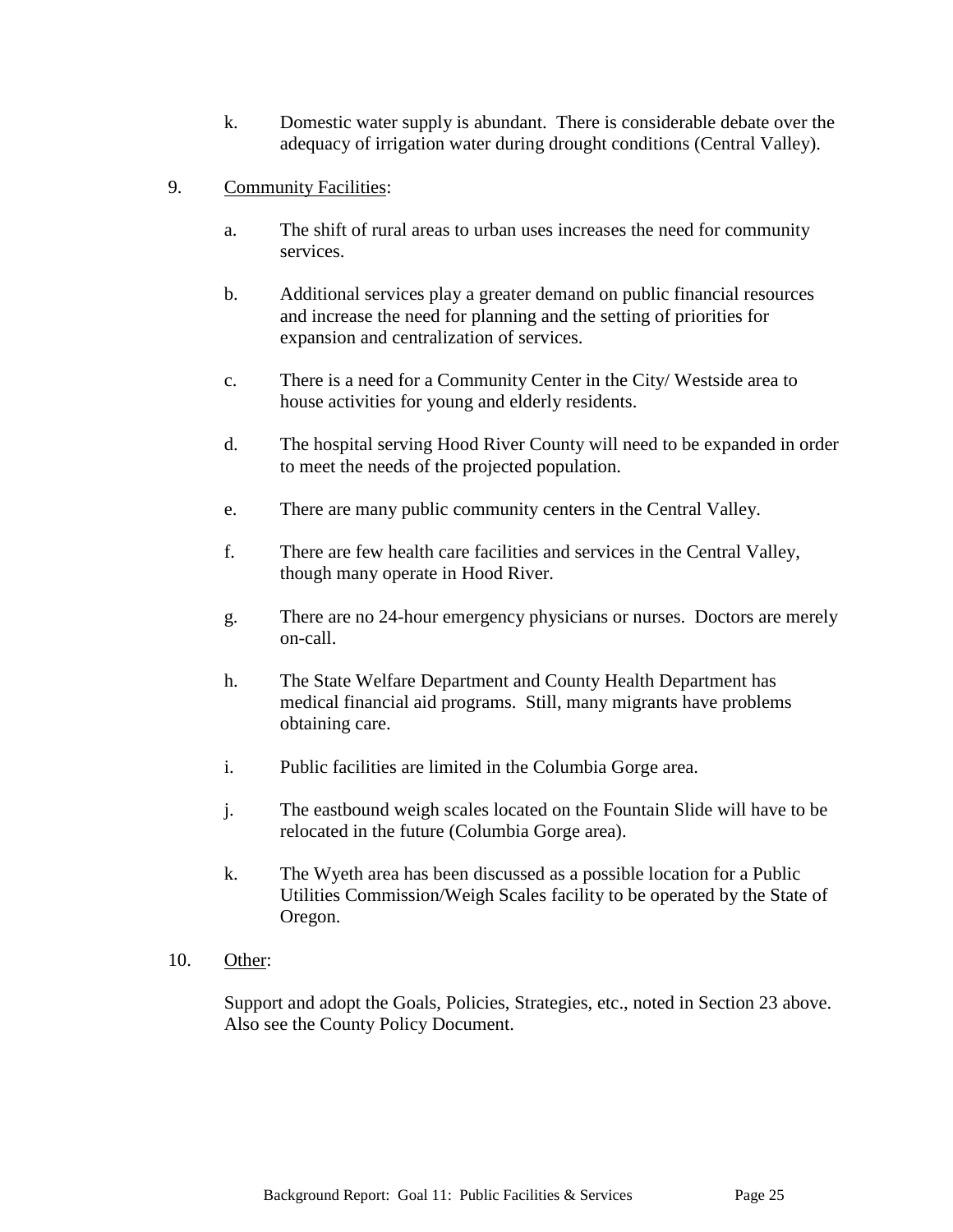

A larger scale map is available for review at the Hood River County Planning Department.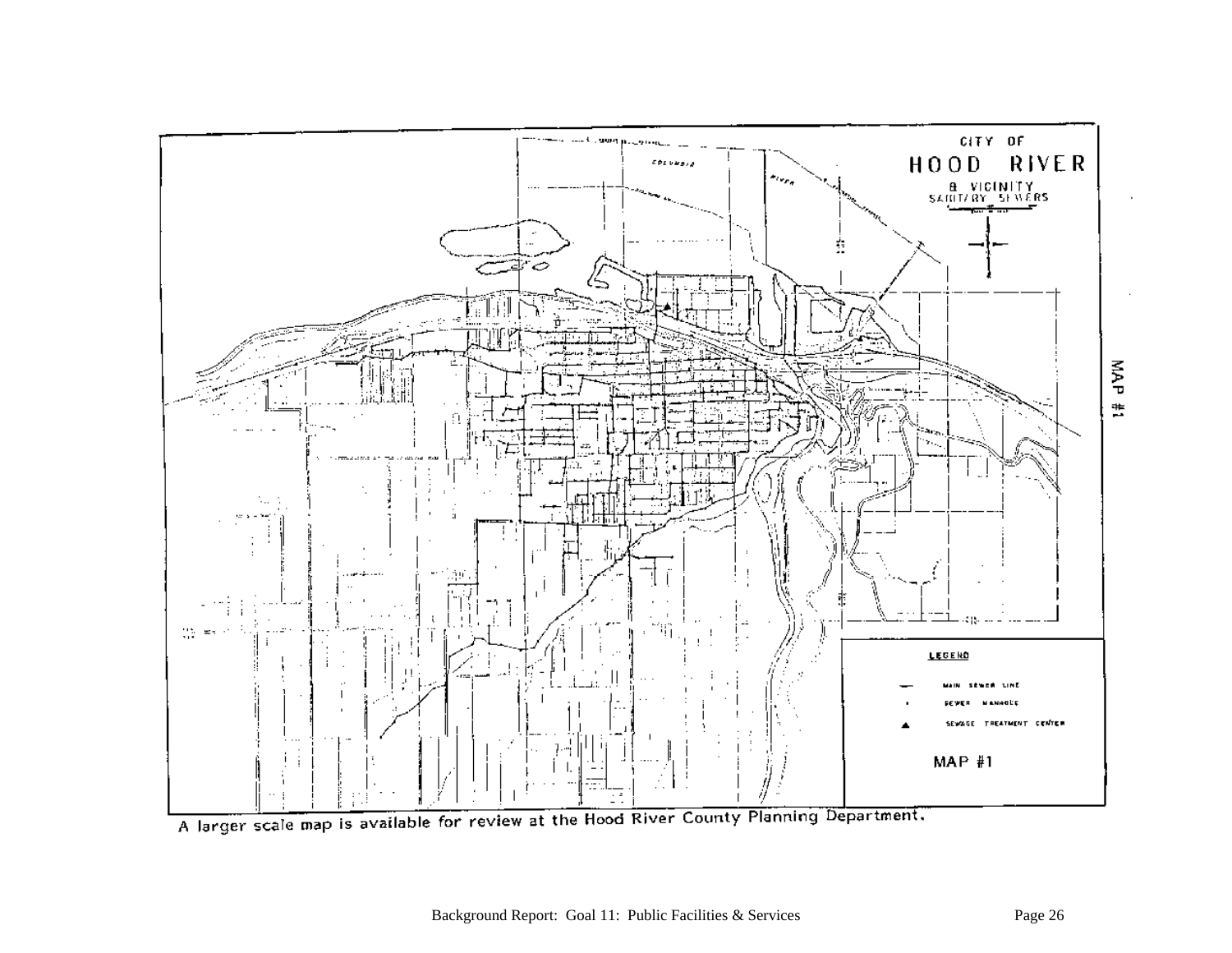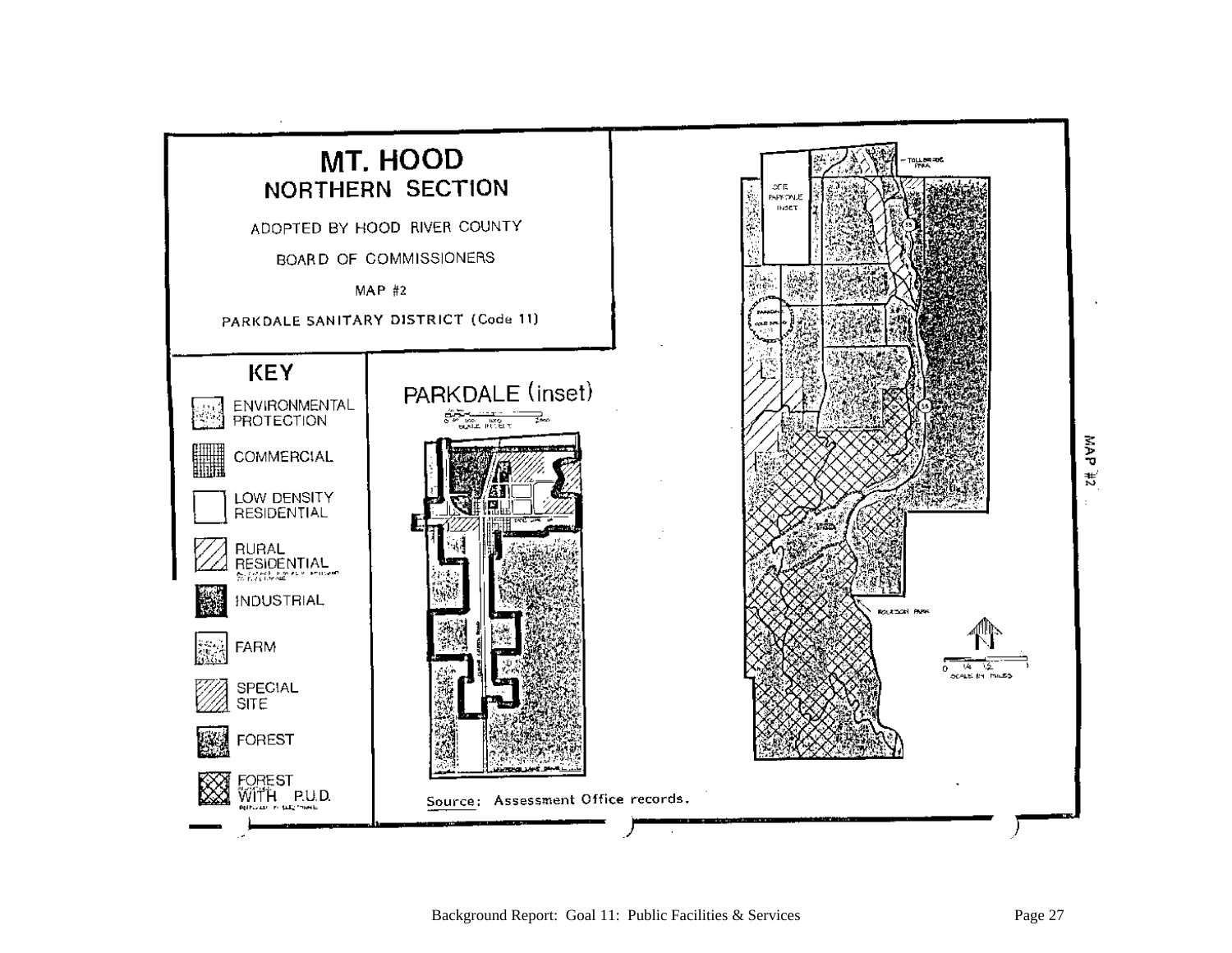

A larger scale map is available for review at the Hood River County Planning Department.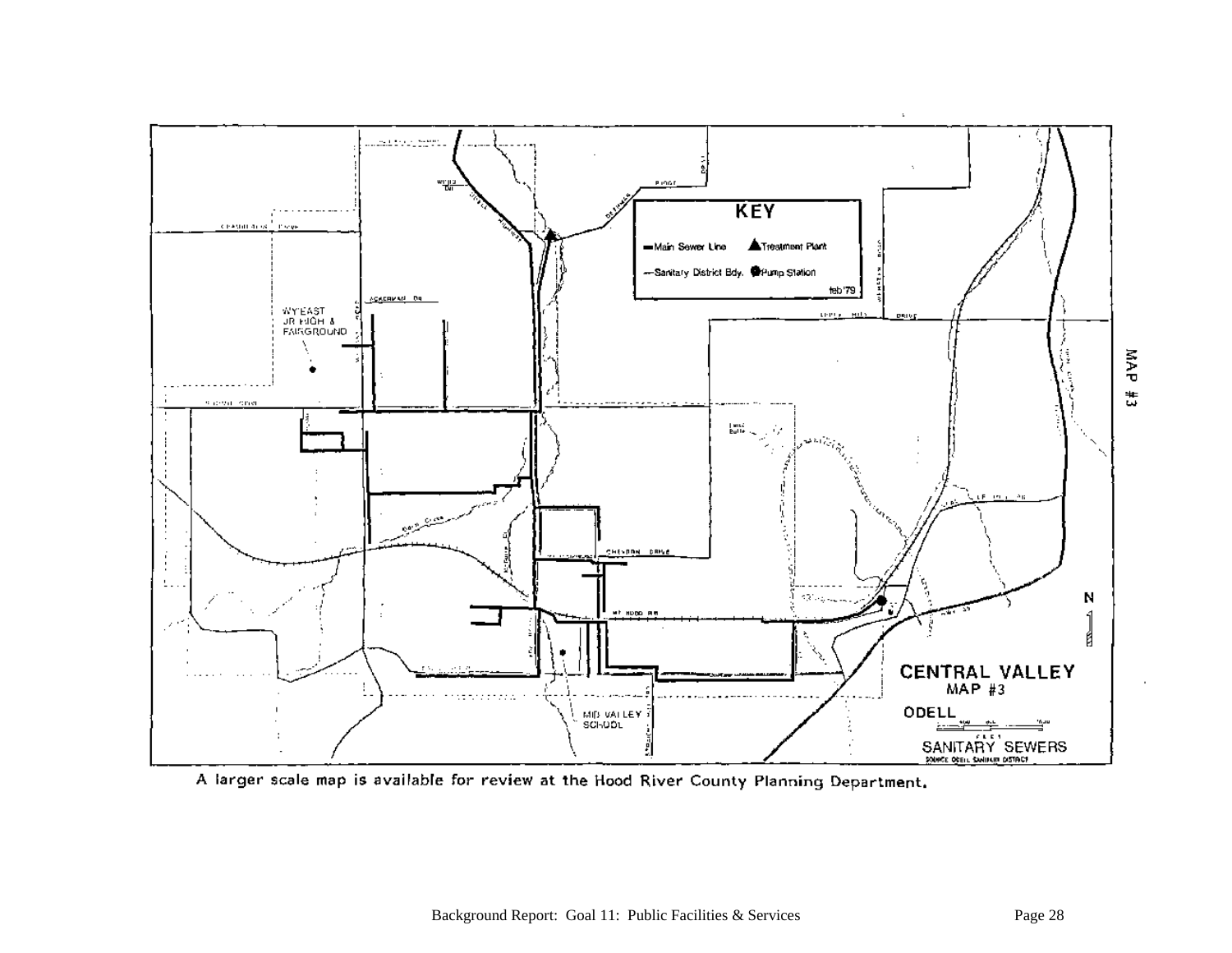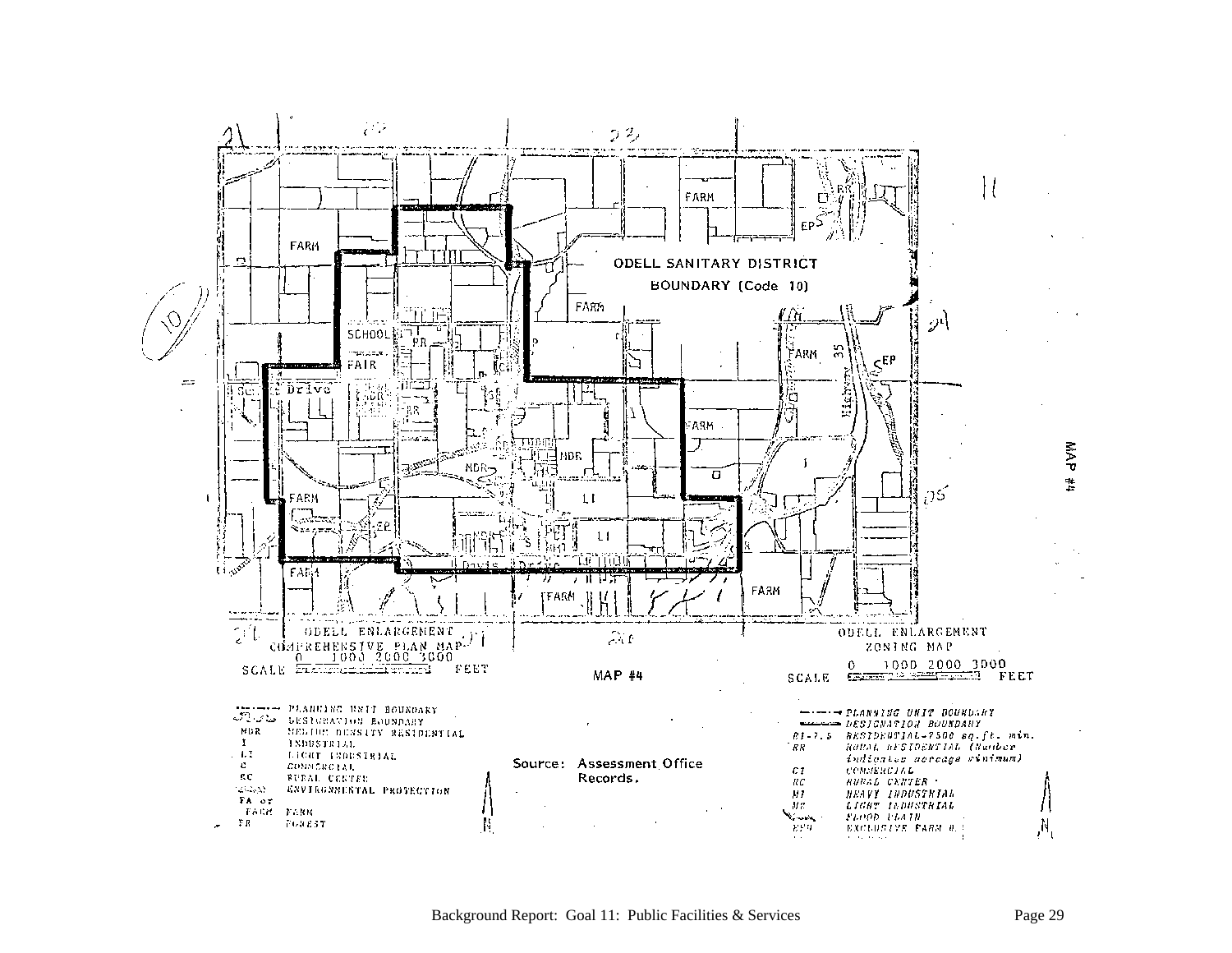